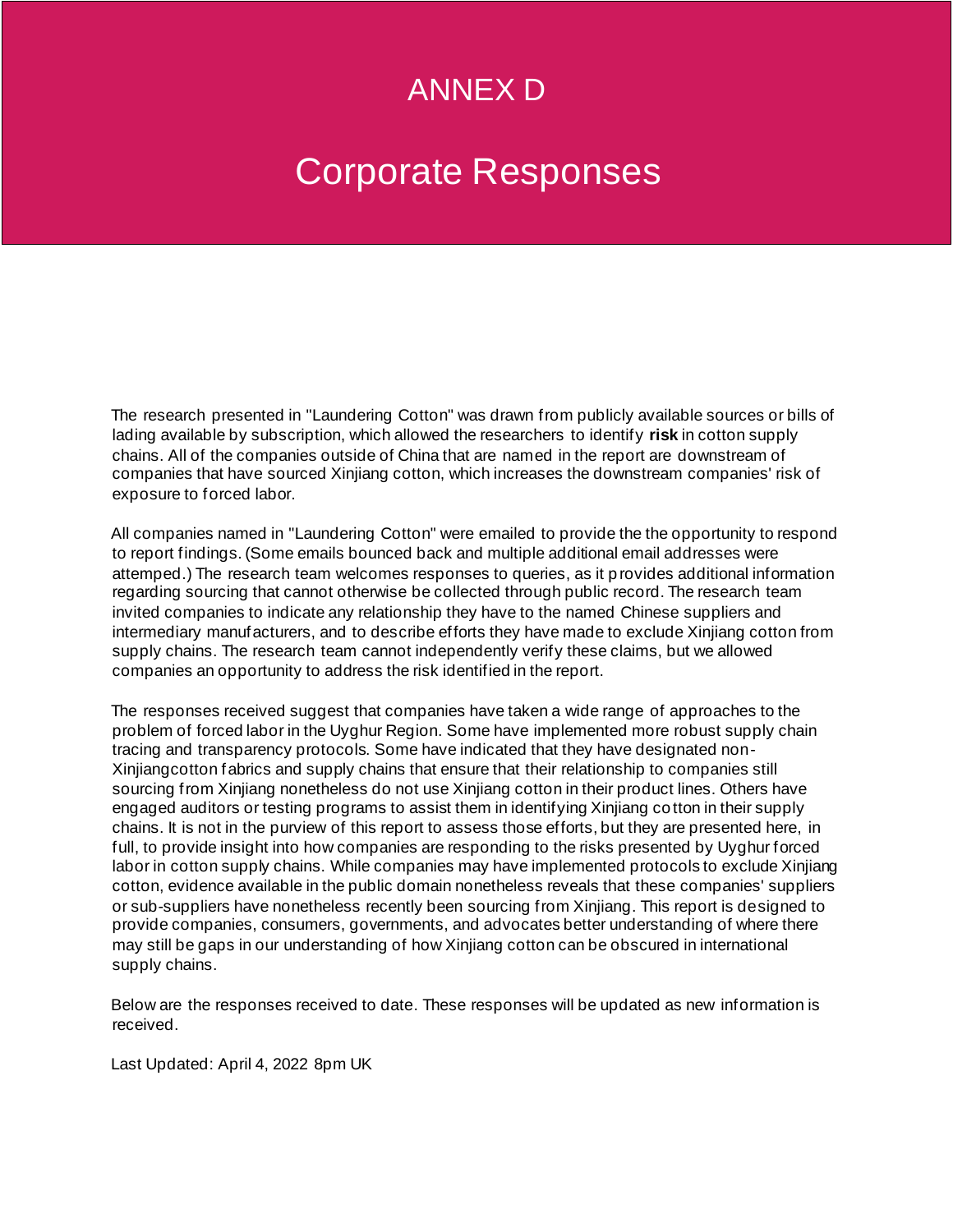# Table of Contents

organized by Tier of the supply chain and date letter received

# Chinese Suppliers

Jiangsu Lianfa Textile Texhong Textile Group

Intermediary Manufacturers Brandix Eratex Djaja Yunus Textile Citra Abadi Sejati (part of Busana Group)

#### International Brands

**GUESS Carhartt** C&A Eileen Fisher WE Fashion Marc O'Polo Adidas IKEA ASOS Amazon Hugo Boss Lacoste Marks & Spencer Primark Kontoor Brands (Lee, Wrangler) Land's End S. Oliver ASDA (not included in report, but replied voluntarily) Fast Retailing (Uniqlo, Theory) Tesco Everlane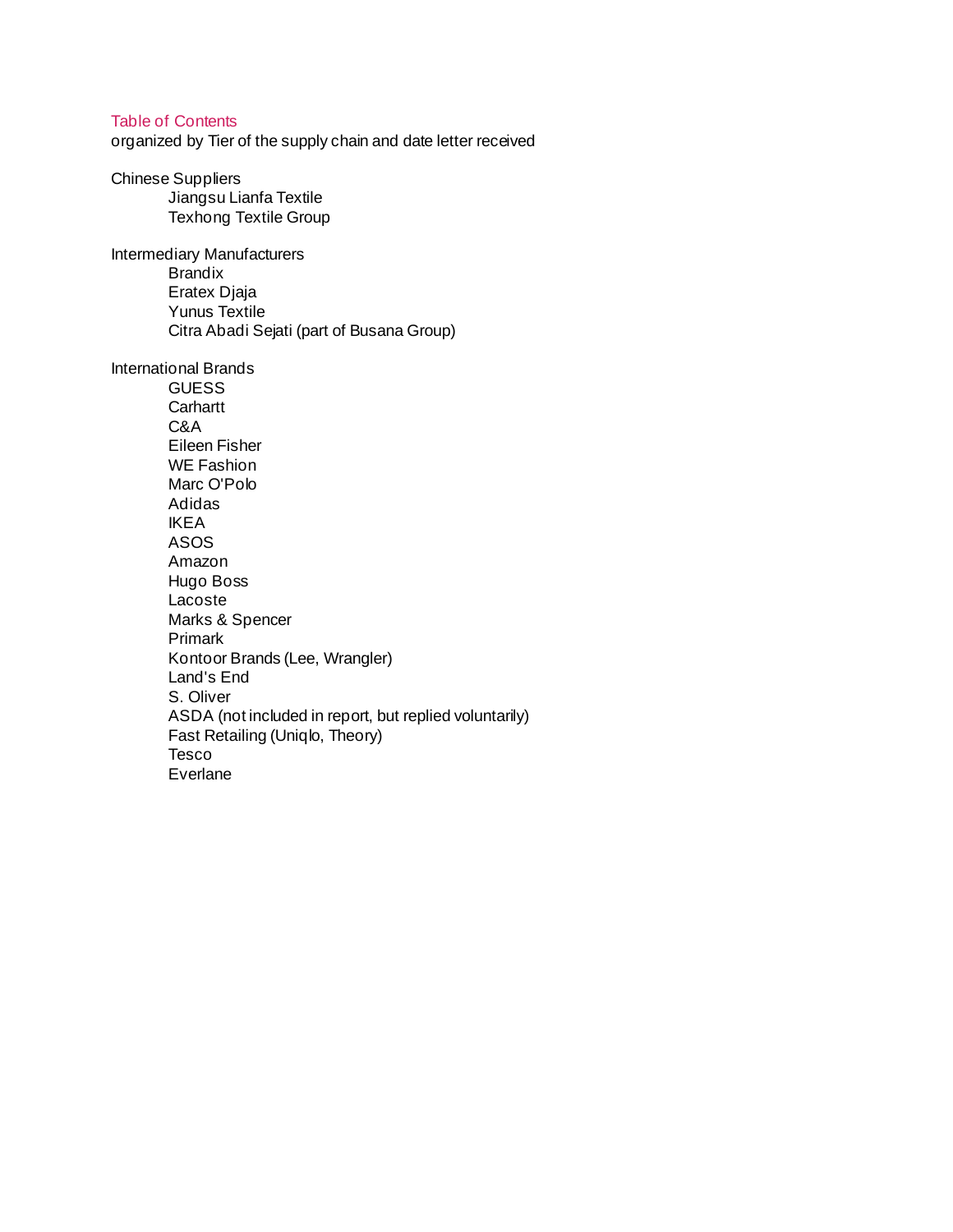# **Chinese Suppliers**

# **Jiangsu Lianfa Textile**

November 11, 2021 Hi Laura,

Thanks for your email, our raw material such as farmer cotton & cotton yarn for exporting business is mainly imported from oversea, such as US, India, Brazil, Vietnam etc.

Jensen Xu Lianfa Textile Tel:86-513-88905172

#### **Texhong Textile Group**

November 15, 2021 Dear Professor Laura T. Murphy,

Thank you for your email. Please kindly find below our responses to the questions raised in your email.

Firstly, we do not and are not required to participate in state-sponsored labor transfer programs of any sort in China. Across the entire Texhong Group (including the recently disposed plant in Xinjiang), we recruit and train employees independently without interference from other parties. Recruitment is purely based on individual merit and past experience or skill set, regardless of race, gender, age or creed. No forced labor or discrimination would be tolerated or allowed in our group.

We wish to add that Texhong Group does not operate any cotton sales business, and has never sold any Xinjiang cotton to the international markets.

Texhong Group has large-scale overseas production bases in Southeast Asia, Eastern Europe, and Central and South America. To the best of our knowledge and according to our international cotton suppliers, Texhong Group – as a global yarn spinning group, is the largest consumer of international cotton in the industry.

Please note that over the past few years the majority of cotton used by Texhong Group are sourced overseas given the fact that our overseas production bases mainly produce cotton-based yarn products, whereas our domestic production bases in China have a significant proportion of production capacity reserved for producing synthetic fiber yarns. Following the recent disposal of our plant in Xinjiang, almost all of our cotton used within China will either be sourced from within the country (excluding Xinjiang), or from overseas. In future, if necessary, our Group can only use cotton produced in other parts of China excluding Xinjiang and from overseas. All of the above practices have enabled us to, over the past few years, operate our business with maximum flexibility and in the best interest of our global customers in terms of preference or choice of cotton source. We wish to further emphasize that Texhong Group follows our customers' requirements in terms of cotton use.

We hope the above information provided to you is useful, and are happy to answer any additional questions you may have. We would greatly appreciate it if you would share your report with us prior to its issuance so that we can contribute to the accuracy of its findings.

Yours sincerely, Charles Hui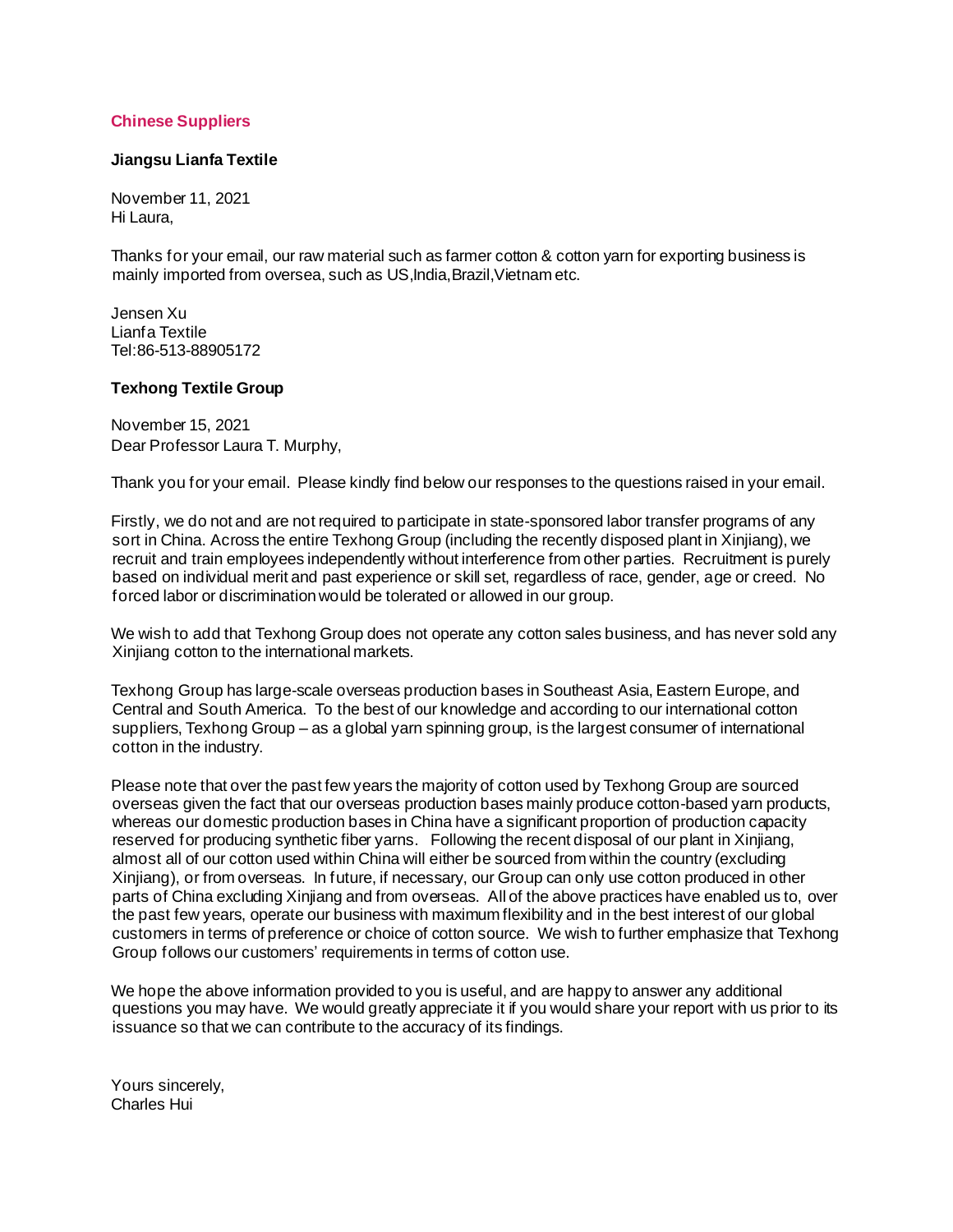# December 22, 2021

Response of the Texhong Group to the Laundering Cotton Report In November 2021, Sheffield Hallem University in the United Kingdom released a report entitled, "Laundering Cotton: How Xinjiang Cotton Is Obscured in International Supply Chains" (hereinafter referred to as the "Report").1 As the title suggests, the Report attempts to illustrate the means by which cotton produced in the Xinjiang Uyghur Autonomous Region (XUAR) of China allegedly finds its way into the international market and ultimately to consumers despite policies and orders in the consuming countries, most notably the United States, prohibiting the importation of cotton products originating in XUAR on the grounds that such products presumably were made with forced labor.2

The Report utilizes "case studies" of five major Chinese textile companies based on information from media reports and shipping records to illustrate how these companies allegedly "obscure" the origin of XUAR cotton, implying that the companies are engaged in a deliberate scheme to evade policies prohibiting the importation of XUAR cotton products. One of the Report's case studies is of the Texhong Textile Group ("Texhong"). Texhong vehemently and categorically denies the Report's insinuation that it is in any way involved in "laundering" XUAR cotton products. Texhong submits this statement to set the record straight. 3

# Introduction to Texhong

Texhong is one of the world's largest producers of cotton yarn, cotton/man-made fiber (MMF) yarn, and fabric made from such yarns. Nearly 80% of Texhong's operations involve spinning cotton yarn or cotton/MMF yarn. Texhong and its subsidiaries and affiliates own and operate textile plants in Vietnam, Turkey, Mexico and Central America, as well as in China. More than 70% of the cotton utilized in these operations comes from the international market, not from China. Indeed, almost 60% of the cotton used by Texhong and its affiliates comes from the United States. Texhong and its affiliates together are the largest consumer of U.S. cotton in the world, purchasing 10% of total U.S. cotton production.4 The Report nowhere mentions the fact that Texhong is so heavily reliant upon international cotton and U.S. cotton in particular.

# Texhong Has Never Been Involved in Forced Labor

We wish to reiterate and clarify the incorrect assertion in the Report in relation to Texhong's factory in XUAR, Tianmian, participated in forced labor programs. Neither Tianmian nor Texhong has utilized and never will utilize forced labor in any of its operations. Texhong recruits and trains employees independently without interference from other parties. Recruitment is purely based on individual merit and past experience or skill set, regardless of race, gender, age or creed. Moreover, Texhong has never knowingly sourced cotton from others that was produced with forced labor.

Texhong has no need to utilize forced labor. On the contrary, its operations are highly mechanized and largely automated. Its employees are mostly highly-trained technicians who operate and maintain automated spinning and weaving machinery. Months of training are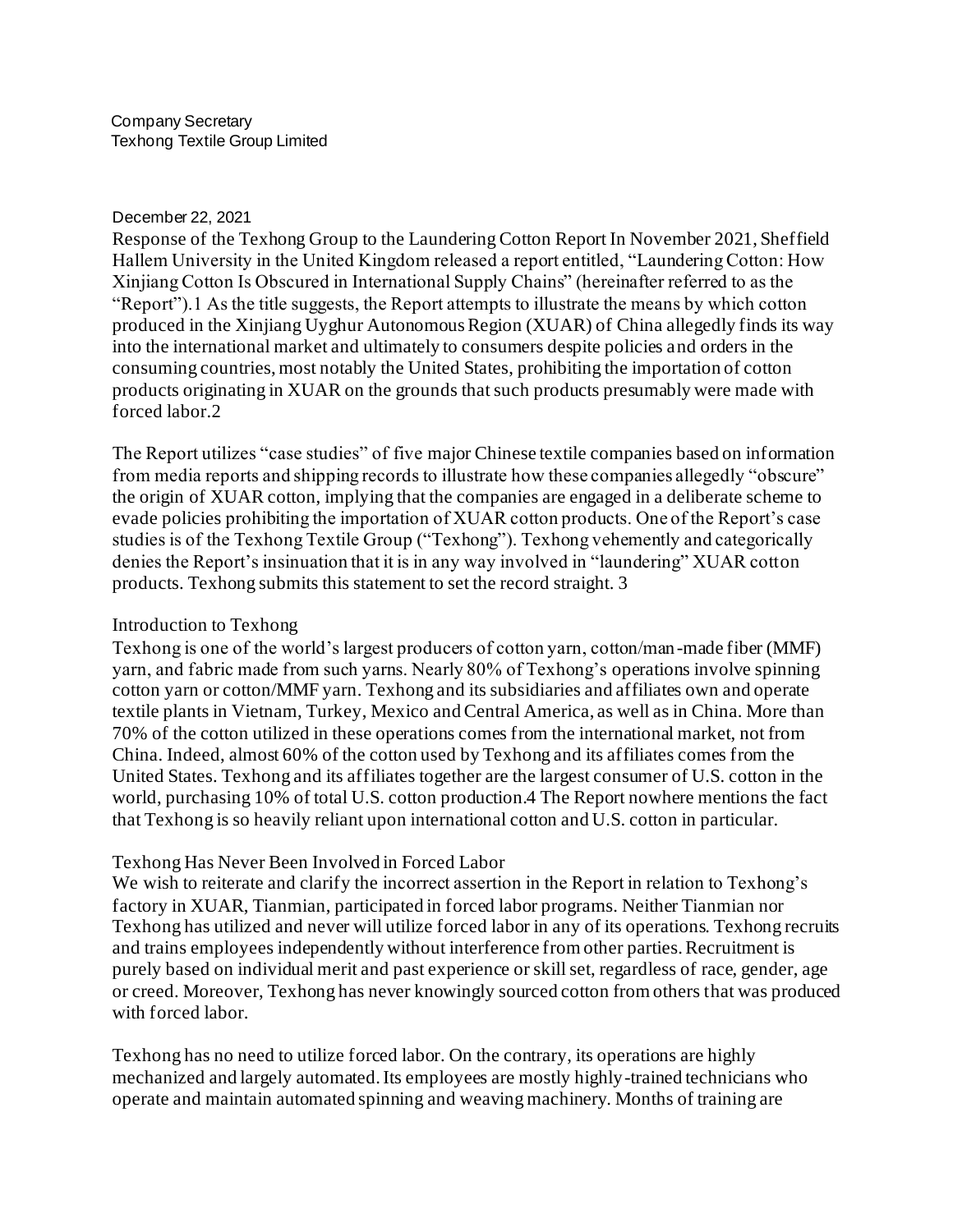required to produce a technically competent employee. There simply is no need for large numbers of low-skill manual laborers in Texhong's operations.

The Report asserts that Texhong has purchased cotton from the Xinjiang Production and Construction Corporation (XPCC), which has been identified as being involved in forced labor in the production of cotton in XUAR. On July 31, 2020, the U.S. Treasury Department's Office of Foreign Assets (OFAC) added XPCC to its Specially Designated Nationals (SDN) list. On November 30, 2020, U.S. Customs and Border Protection issued a WRO, banning the importation of cotton and cotton products from XPCC.

Texhong's customers, especially those exporting to the United States, informed Texhong that XPCC had been added to the SDN list in 2020, and instructed Texhong to cease providing cotton sourced from XPCC in orders supplied to them. Texhong immediately reviewed its operations, undertook due diligence and ensured it had no business dealings with XPCC. In fact, Texhong already had terminated all dealings with XPCC by mid-2019.

# Texhong Has Divested Its Only XUAR Factory

In 2016, Texhong invested in the development of a cotton spinning plant in northern XUAR to be closer to the main cotton-growing region. The factory in XUAR was called Tianmian. As concern increased during 2020-21 over cotton products from XUAR, Texhong decided to divest its Tianmian factory. Texhong signed a contract to sell the Tianmian factory on September 27, 2021, to an unaffiliated company. The sale closed on November 5, 2021. Texhong no longer has any production in XUAR.

Prior to the sale of the Tianmian factory, the vast majority of the cotton used in that plant was sourced in northern Xinjiang, which is where the Tianmian factory is located. According to the Report, cotton production in northern Xinjiang is highly mechanized and does not involve forced labor. The small amount of cotton used in Tianmian that originated in southern Xinjiang was sourced from private companies without forced labor issues.

But even before the sale of the Tianmian factory, the vast majority of the yarn produced by Tianmian was sold to companies in China. Even more importantly, Texhong has always strictly abided by the sourcing instructions of its customers. Apparel companies sourcing yarn or fabric from Texhong to be made into garments for export to the United States have specified that no cotton produced in XUAR be included. Texhong has scrupulously followed such instructions.

Texhong Does Not Supply Products Made with Chinese Cotton to Winnitex The Report's case study of Texhong is based on a false premise: i.e., that Texhong uses its "subsidiary" Winnitex to launder XUAR-origin cotton products to the international market. This unsubstantiated assumption is wrong on all counts.5

Winnitex has always been independently managed and operated. Winnitex's operations are not controlled by Texhong. In particular, Winnitex makes its own independent sourcing decisions. Texhong is advised by Winnitex that all the cotton it uses is from the international market, including the United States, in particular.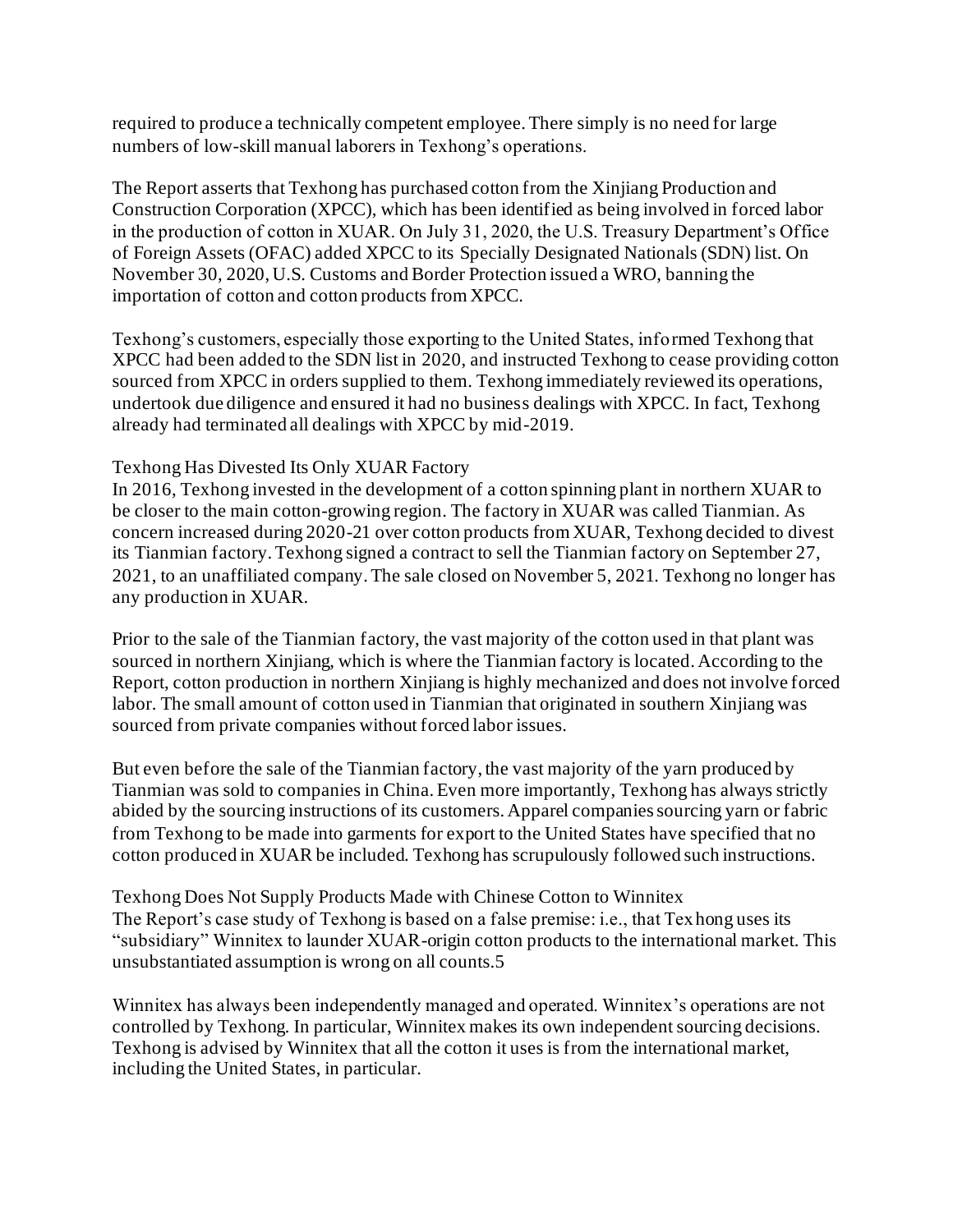In short, the Report's insinuation that Texhong uses Winnitex to camouflage the origin of XUAR cotton sold into the international market is categorically false.

# **Conclusions**

Texhong has used its best efforts to comply with both its customers' specifications and with U.S. Government policies concerning forced labor. As concern has grown over the risk that cotton from XUAR may be produced with forced labor, Texhong has (1) conducted due diligence to ensure no contacts with entities alleged to be engaged in forced labor, (2) divested its only plant located in XUAR, and (3) increased its use of international cotton, especially U.S. cotton, further solidifying its position as the largest consumer of U.S. cotton in the world. Having taken these steps to ensure full compliance with its customers' specifications and U.S. Government policies, Texhong categorically denies that it is engaged in "laundering" XUAR cotton.

For more information, please contact: Paul Ryberg, Esq. Ryberg and Smith, LLC 1701 Pennsylvania Avenue, N.W. Washington, D.C. 20006 paulryberg@aol.com 301-996-1094

# **Notes**

1 The Report is available online at: https://www.shu.ac.uk/helena-kennedy-centre-

internationaljustice/research-and-projects/all-projects/laundered-cotton.

2 On January 13, 2021, U.S. Customs and Border Protection issued a Withhold Release Order (WRO), banning the importation of all cotton products from XUAR and downstream products made with XUAR cotton.

3 Texhong can provide documentation to substantiate all its assertions made in this statement. 4 Texhong is a member of the U.S. Cotton Trust Protocol initiated by the U.S. National Cotton Council and the Cotton Council International. Texhong also holds a Cotton USA license from the Cotton Council International.

5 Winnitex is a joint venture between Texhong and a predecessor company also known as Winnitex. Winnitex specializes in dyed woven fabrics and operates factories in Vietnam, Nicaragua and China. Winnitex sells the fabric it produces to clothing manufacturers, which produce garments that are exported to various markets, including in particular the United States.

February 26, 2022 Dear Professional Murphy,

Thank you for your reply. Apologies for the delay in reply as we were in holidays in early February and it takes time to gather certain information for furnishing our reply. Please kindly see the attached response.

With kind regards,

Charles

**1 / 2** 

Laura T. Murphy Professor of Human Rights and Contemporary Slavery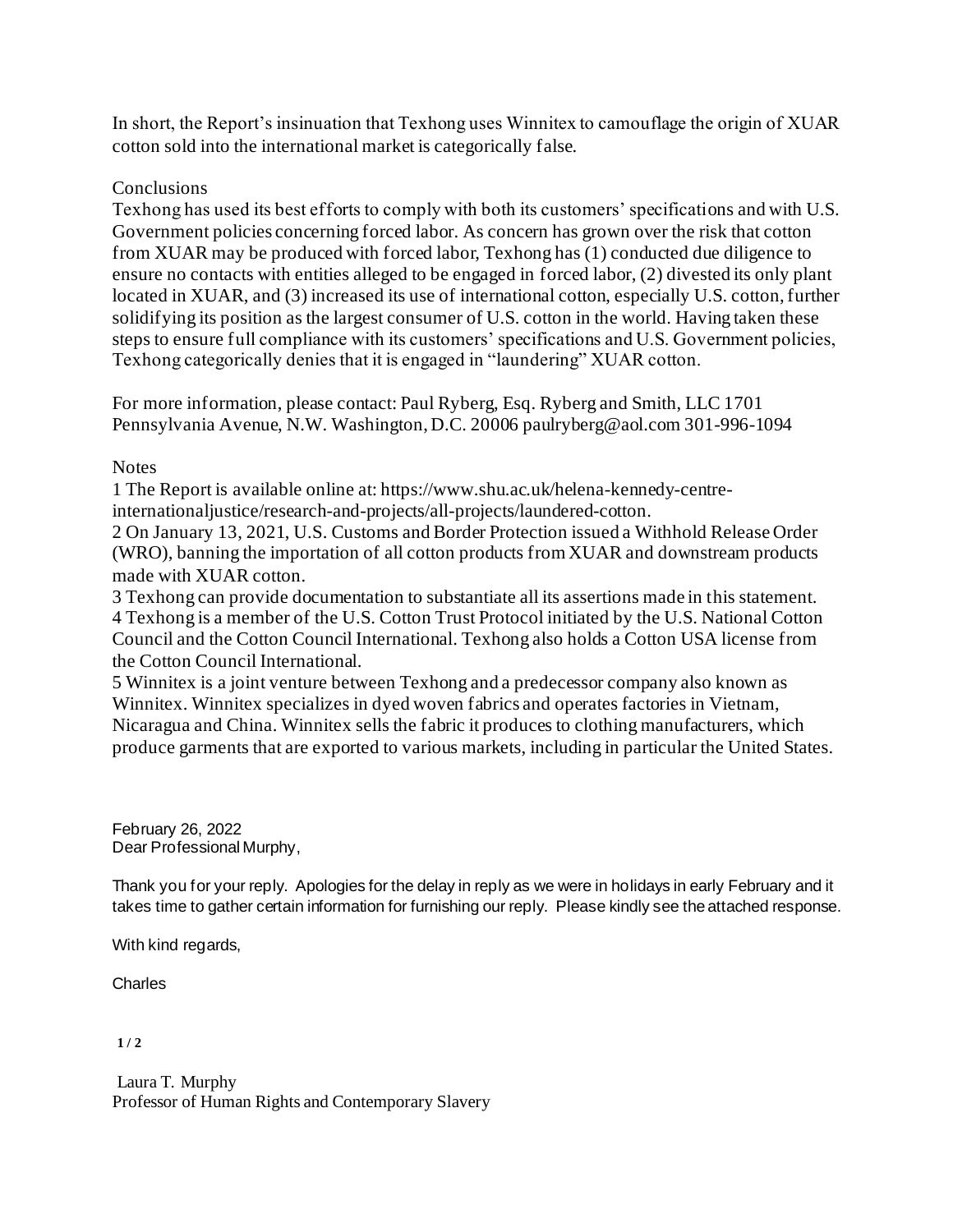Helena Kennedy Centre for International Justice Sheffield Hallam University

Dear Professor Murphy,

We are writing to thank you for the opportunity to share Texhong's perspective regarding cotton sourcing. Our company is committed to strengthening our supply chain and appreciate your efforts to bring transparency and accountability to the industry.

While we are pleased that you have posted our response to the recent cotton report, there are still several areas where we feel our policies and procedures are not accurately represented. Further, we are working to drive industry-wide solutions which we mutually agree is important in protecting and respecting human rights.

You can rest assured that Texhong is deeply committed to producing quality products in a responsible manner and in compliance with the laws of the country of manufacture as well as the country of importation. We are sure that you also understand the complexities of the industry as well as the need for our organization to consider additional investment in our supply chain in order to ensure control and accountability throughout the production cycle.

With respect to investment, Texhong is building out a visual tracking system focused on the sourcing of fiber raw materials based on our current SAP ERP system, in order to more accurately document the source of our cotton products for our customers and stakeholders. It is our intention that this system will be a best-in-class model for the industry with a focus on full supply chain visibility and accountability.

Additionally, we have hired an independent law firm in the United States to fully audit our supply chain to ensure we have policies, procedures and enforcement mechanisms in place to help prevent any forced labor in our supply chain, or to detect and if identified, address, correct and remove any illegal activity. With respect to divestment, it is critical to note that the sale of our Tianmian factory was announced before the Laundering Cotton report was released. To date, we can fully confirm the divestiture of this factory. Documents verifying this change are publicly available.

As stated before, according to our internal verification, there has been no record of buying cotton from XPCC or any transactions with XPCC since 2020. To further confirm this important matter, we engaged an independent third party to conduct an external review of our trading records.

Another important area we would ask your consideration of is our company's relationship with our subsidiary Winnitex and its role in the sourcing of global cotton. As stated before, Winnitex sources all of its cotton from the international market, the majority of which comes from the United States. Specifically, Winnitex sources no cotton from China and accordingly, we welcome you to review the attached statistics showing the sources of the cotton used by Winnitex. (Annex I).

It is important to note that Texhong and its subsidiaries are collectively the world's largest purchasers of U.S.-origin cotton. In fact, Texhong's U.S. cotton purchases in 2021 amounted to 314,186 metric tons, representing approximately 9% of total U.S. cotton exports. Annex II is a statistical table of Texong's U.S. cotton and other international cotton purchases from 2016 to 2021 compared with the total export volume of U.S. cotton. Our investment in American cotton production will continue and grow in the future.

In sum, we deeply appreciate your commitment to ensure global supply chains are transparent and accountable and in particular that they respect human rights and dignity. Our company is committed to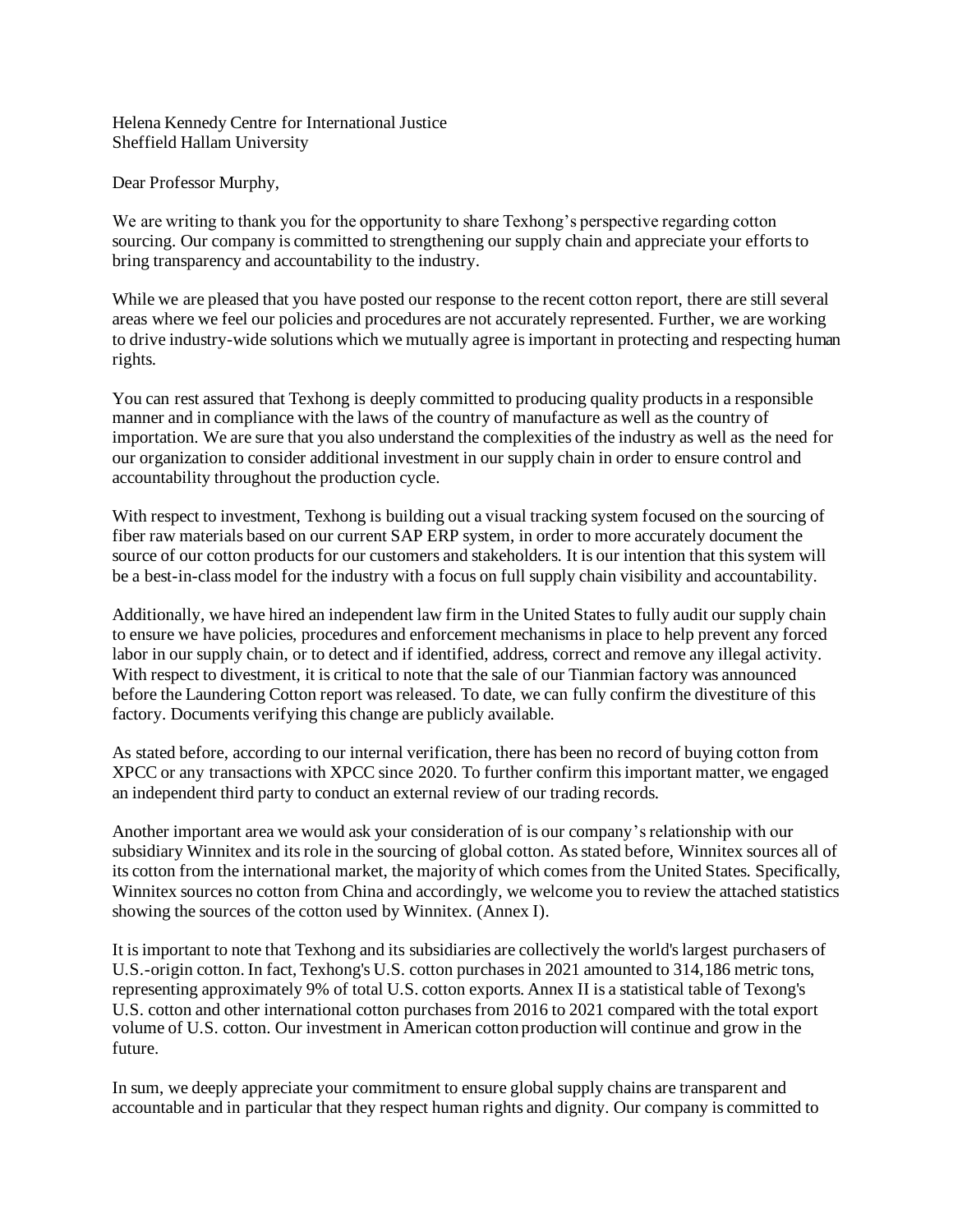that same objective and has also strictly prohibited forced labor from occurring in our organization. Meanwhile, we are working with our industry partners to ensure the issues addressed in your report will not happen in our supply chain. We share a common goal to eradicate forced labor from our supply chain. We want to identify the problems, address, them and resolve them. We do not want to abandon workers in their time of need, but rather support them in removing the forced labor concerns wherever we can. We would humbly ask that you revisit your report and incorporate these activities into an updated version that more accurately includes these timely and relevant actions.

As we continue to work with the industry to address and eradicate forced labor in our supply chain we expect updated and improved programs. Thank you again for your consideration of our comments.

#### Sincerely, Charles Hui Company Secretary

Annex II

Texhong's purchase quantity of international cotton by year and countries from 2016~2021

| Year\Country | Texhong's annual cotton purchase quantity by countries (tons) |                 |           | US cotton exportation |                |
|--------------|---------------------------------------------------------------|-----------------|-----------|-----------------------|----------------|
|              | <b>USA</b>                                                    | Other countries | Total     | Annual quantity       | % of Texhong's |
|              |                                                               | (Note 1)        |           | (tons)                | Purchase       |
| 2016         | 357,406                                                       | 56,076          | 413,482   | 1,992,608             | 17.94%         |
| 2017         | 310,544                                                       | 103,035         | 413,579   | 3,247,431             | 9.56%          |
| 2018         | 356,845                                                       | 99,936          | 456,781   | 3,544,374             | 10.07%         |
| 2019         | 342,664                                                       | 66,947          | 409,611   | 3,229,144             | 10.61%         |
| 2020         | 388,557                                                       | 92,710          | 481,267   | 3,376,962             | 11.51%         |
| 2021         | 314,186                                                       | 230,104         | 544,290   | 3,563,967             | 8.82%          |
| Total        | 2,070,202                                                     | 648,808         | 2,719,010 | 18,954,486            | 10.92%         |

Note 1.: Other countries include Brazil, Australia, Agentia, India, etc., except for US and China.

Note 2.: The reason for decline of the US cotton purchase quantity in 2021 is that US cotton vendor did not have enough containers to ship out Texhong's total purchase quantity of US cotton.

#### Annex I: Winnitex Cotton Consumption

| Cotton Consumption of Winnitex's self-spun yarn |       | (Unit: tons) |       |         |  |
|-------------------------------------------------|-------|--------------|-------|---------|--|
| Country\Year                                    |       | 2020         | 2021  |         |  |
| <b>United States</b>                            | 1,081 | 32.5%        | 1,983 | 30.5%   |  |
| <b>Brazil</b>                                   | 1,020 | 30.7%        | 1,921 | 29.5%   |  |
| Australia                                       | 815   | 24.5%        | 1,449 | 22.3%   |  |
| Mexico                                          | 387   | 11.6%        | 931   | 14.3%   |  |
| Turkey                                          | 22    | 0.7%         | 139   | 2.1%    |  |
| India                                           |       | 0.0%         | 84    | 1.3%    |  |
| China                                           |       | 0.0%         | -     | $0.0\%$ |  |
| Total                                           | 3,325 | 100%         | 6,507 | 100%    |  |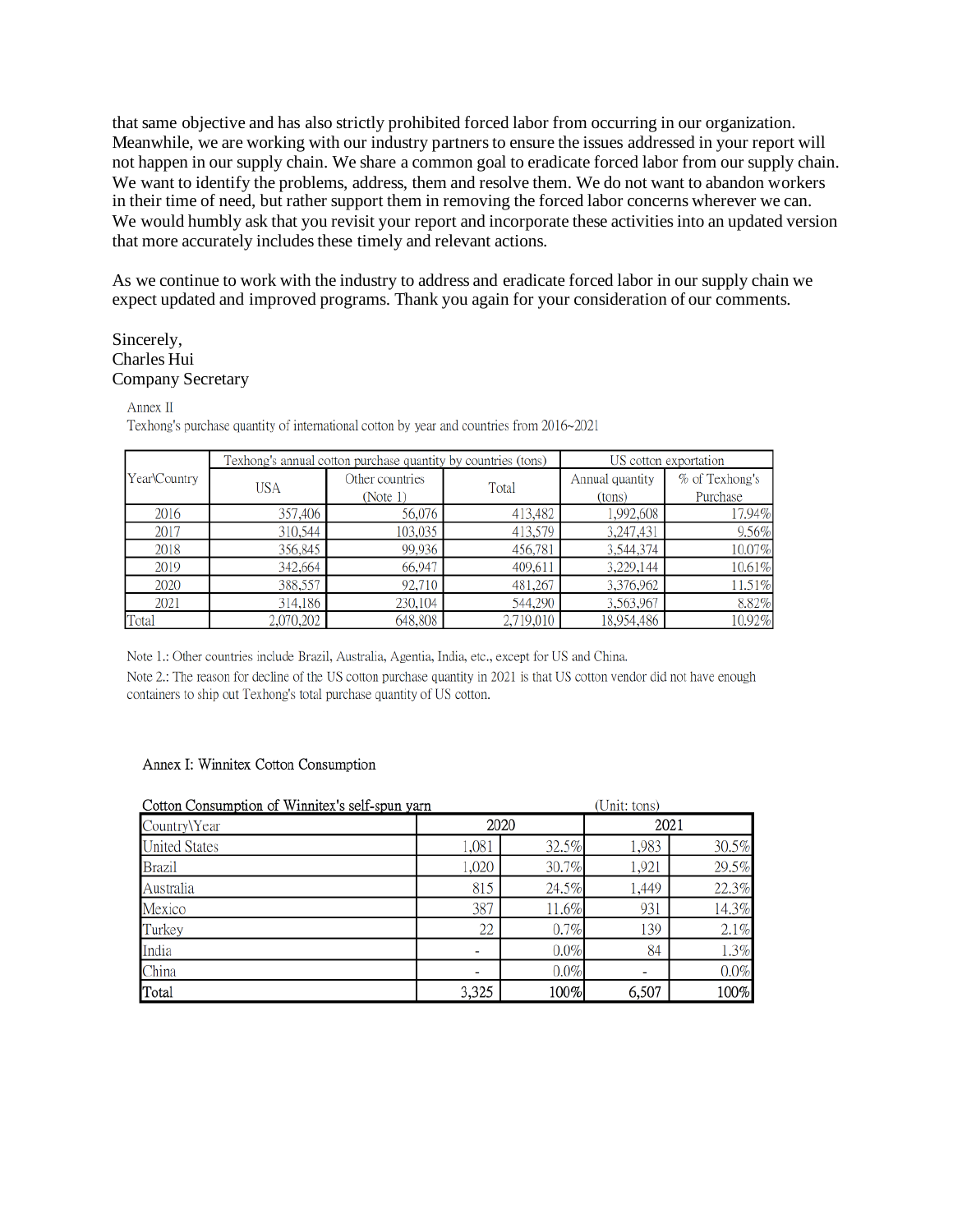[Note: Texhong provided an additional unofficial, redacted notice of the transfer of the Xinjiang property, which we have not replicated here. However, our research team has researched both the transaction history and the claims regarding Winnitex sourcing and cannot find public evidence to support or deny either of those claims.]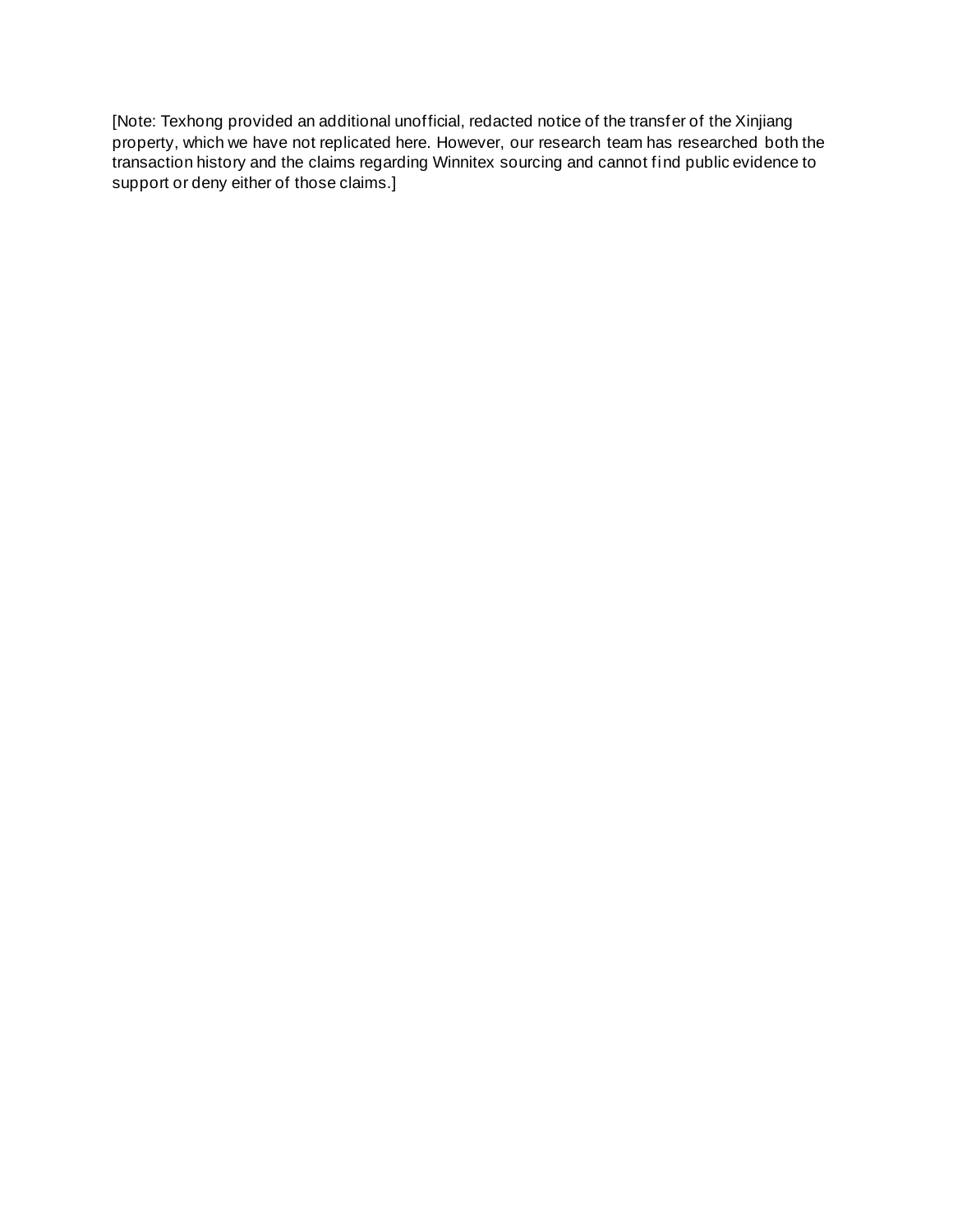#### Intermediary Manufacturers

**Brandix**  November 16, 2021 Hi Laura,

Once again, thank you for reaching out. We understand and value the importance of transparent supply chains and operate on this basis. Please see our responses to your queries.

#### **Can you tell us whether you are indeed a customer of one of these companies or their subsidiaries or if one of your suppliers is?**

We have not had any transactions with Huafu Fashion & Weiqiao Textiles for a long period of time. These two mills were deactivated from our ERP system in July 2019, well before the XPCC related sanctions came into effect, and no transactions have been made since.

Following us becoming aware of forced labour related concerns pertaining to the Xinjiang province and XPCC related sanctions coming into force, we carried out a review of our supplier base and deactivated several fabric mills. Jiangsu Lianfa Textiles & Luthai Textiles too were deactivated as part of this exercise. We have not purchased from Luthai Textiles for the last 18 months and have only purchased a very small quantity of fabric from Jiangsu Lianfa Textiles during the last quarter of 2020 for non-commercial sampling purposes.

Texhong Textiles, although not a strategic supplier, continues to be active and from whom we procure small quantities of fabric for one of our European customers. However, all our suppliers are required to sign our Vendor Code of Ethics (VCE) which amongst many other things prohibits the use of forced labour. Following the passing of the Uyghur Human Rights Policy Act, an amendment was made to our VCE with the following two new clauses:

- One which explicitly prohibits the use of labour as well as the conduct and support of human rights abuse under the Uyghur Human Rights Policy Act 2020
- Another which prevents suppliers, their vendor partners, and all other participants in the supply chain from any involvement with XPCC and its affiliates

Texhong Textiles has signed off on the above amendments and has provided an XPCC sanction declaration. Please note our dealings are with Texhong Vietnam, and our VCE and the XPCC sanction declaration submitted by Texhong Textiles are attached for your perusal.

Brandix policy requests all our suppliers to sign off on the above mentioned amendments to the VCE and submit an XPCC sanction declaration. We have deactivated suppliers who failed to comply.

#### **Can you tell us what, if anything, your company has done:**

**a). to respond to allegations of forced labour in the Xinjiang Region - As** mentioned above, we have carried out a comprehensive review of our supplier base and deactivated suppliers who were suspected to have connections to XPCC and Xinjiang region. We also introduced amendments to our VCE as described above and obtain an XPCC sanction declaration from our suppliers. We have also commenced an ongoing program to 'regionalize' our supply base (moving purchases out of China to other suppliers in India, Pakistan, and Sri Lanka).

**b). to comply with the US, Withhold Release Order on Xinjiang cotton and cotton products -** Most of the mills we procure fabric from are nominated by our customers. We work closely with our customers to comply with their requirements relating to XPCC and traceability.

# **c). and/or, to identify the precise source of your cotton/cotton products?**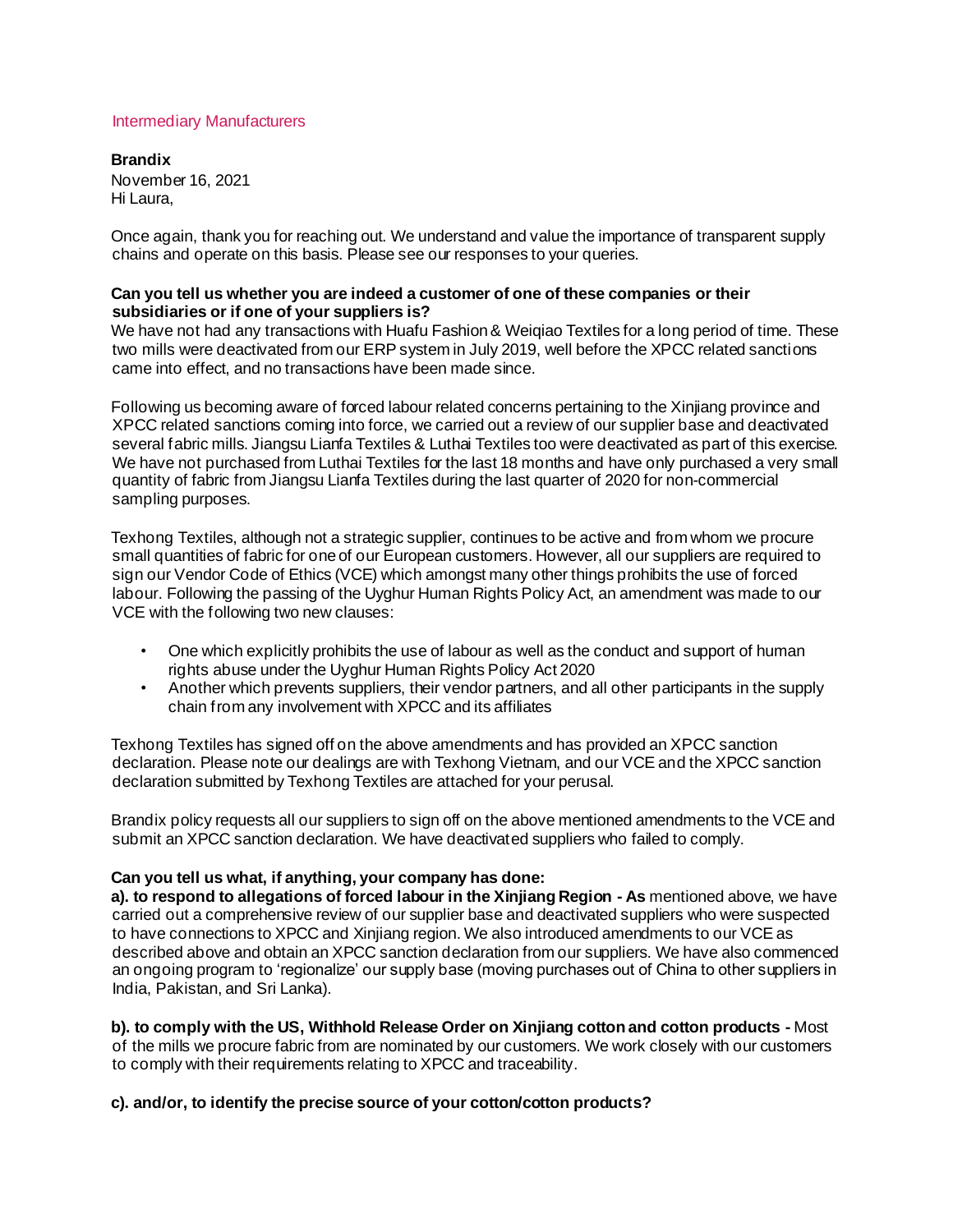We are presently testing two approaches:

- 1. Document tracing across the value chain
- 2. DNA testing

**We recognize that some companies are working to extract their supply chains from the Uyghur Region. We welcome any updates on how your supply chains may have shifted in the last year or any efforts you have made to ensure that your suppliers do not source Xinjiang cotton.**  As mentioned above, we have taken steps to ensure we do not source Xinjiang cotton and have commenced a program to move away from China to regional suppliers using Indian cotton/yarn. Over the last 4 years, we have drastically reduced our fabric buying from China, and today only 11% of our total fabric consumption is sourced from China. All fabric purchased from China is by customer nominated suppliers or with prior customer consent.

We are happy to answer any further questions you may have and have an ongoing dialogue with you and Sheffield Hallam University.

Thank you.

Warm Regards, Imanthi

brand**ix** 

Imanthi Perera General Manager - Corporate Communications Brandix Apparel Limited No: 25, Rheinland Place, Colombo 03, Sri Lanka.

November 19, 2021 following a request to discuss specific relationship to suppliers named in the report Hi Laura,

In response to your query, we recognise two of the suppliers, i.e. Teejay and Hayleys, who are both signatories to our XPCC sanction declaration and Vendor Code of Ethics as explained earlier. Both suppliers are of Sri Lankan origin and have longstanding strategic relationships with Brandix. We have reached out to them for confirmation pertaining to Huafu and Weiqiao and they have reassured us that they do not have any links to sourcing from Xinjian origin. We have requested both for a formal written confirmation and will be able to share this with you by Monday, 22nd November.

Further, we relooked at our records for the past 3 years. The largest suppliers for our Indian operation are Teejay Group, followed by Ocean Lanka. Together, they account for half our buy. We have had no dealings with New Lanka Trading. However, since the research article under Annex C (Supply Chain Tracing), states: "New Lanka Trading (see above) has provided almost 50% of cotton fabric shipments received by Brandix Apparel's production location in India", we would really appreciate further information from your records regarding this supplier. This will help us refine our search and respond more specifically to your query.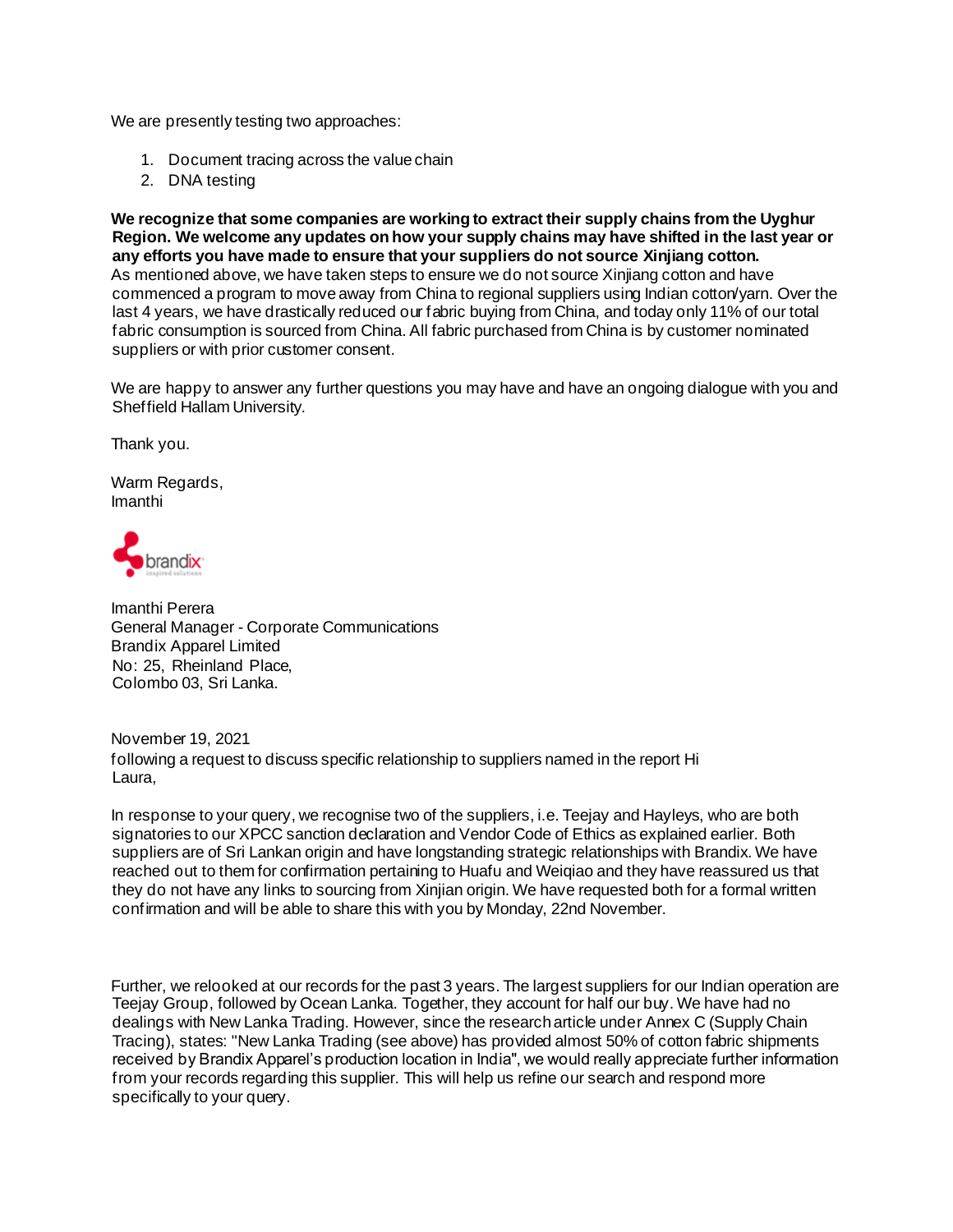Hoping to hear from you. Warm Regards,

Imanthi

After we wrote to indicate that Ocean Lanka and New Lanka appear to be the same, we received this response. November 23, 2021 Dear Laura,

Thank you for sharing below information. We did however want to clarify that Ocean Lanka and New Lanka do not share the same address; Ocean Lanka is in Block B and not Block A as cited in the records shared in your email. We also checked in with Ocean Lanka and verified through the Board of Investment (BOI) that there is no registered supplier called New Lanka Trading within the BOI Biyagama Export Processing Zone. Ocean Lanka further certified that it has no dealings with either Huafu or Weiqiao.

We have also heard back from both Teejay and Hayleys and would like to state the following:

**Teejay** shifted away from Chinese origin yarn from September 2020 onwards. Currently, a large majority of their yarn is of non-Chinese origin. Through document tracing, Teejay has assured us that the Brandix business is not exposed to any Chinese yarn and confirmed that there is no purchase history from Weiqiao as well.

**Hayleys'** last purchase from Huafu Macau was in May 2020 for a sample quantity (for a European Customer). They certified that there are no purchases from Huafu thereafter and that Brandix is not exposed to this source. Hayleys too confirmed that there is no purchase history from Weiqiao.

I hope this provides the necessary clarity. We also hope that you will ensure that the report reflects the clarifications made to avoid any misrepresentation of facts regarding our involvement as an intermediary apparel manufacturer sourcing cotton from the Xinjiang Region.

We genuinely appreciate your efforts to ensure transparency and accountability across the apparel manufacturing process and assure you that our operations are always conducted responsibly.

Thank you for reaching out to us once again.

Warm Regards, Imanthi



Imanthi Perera General Manager - Corporate Communications Brandix Apparel Limited

We have included our response to this email because it provides substantive information relevant to Brandix's claims. from Laura Murphy to Imanthi Perera November 28, 2021 Dear Imanthi,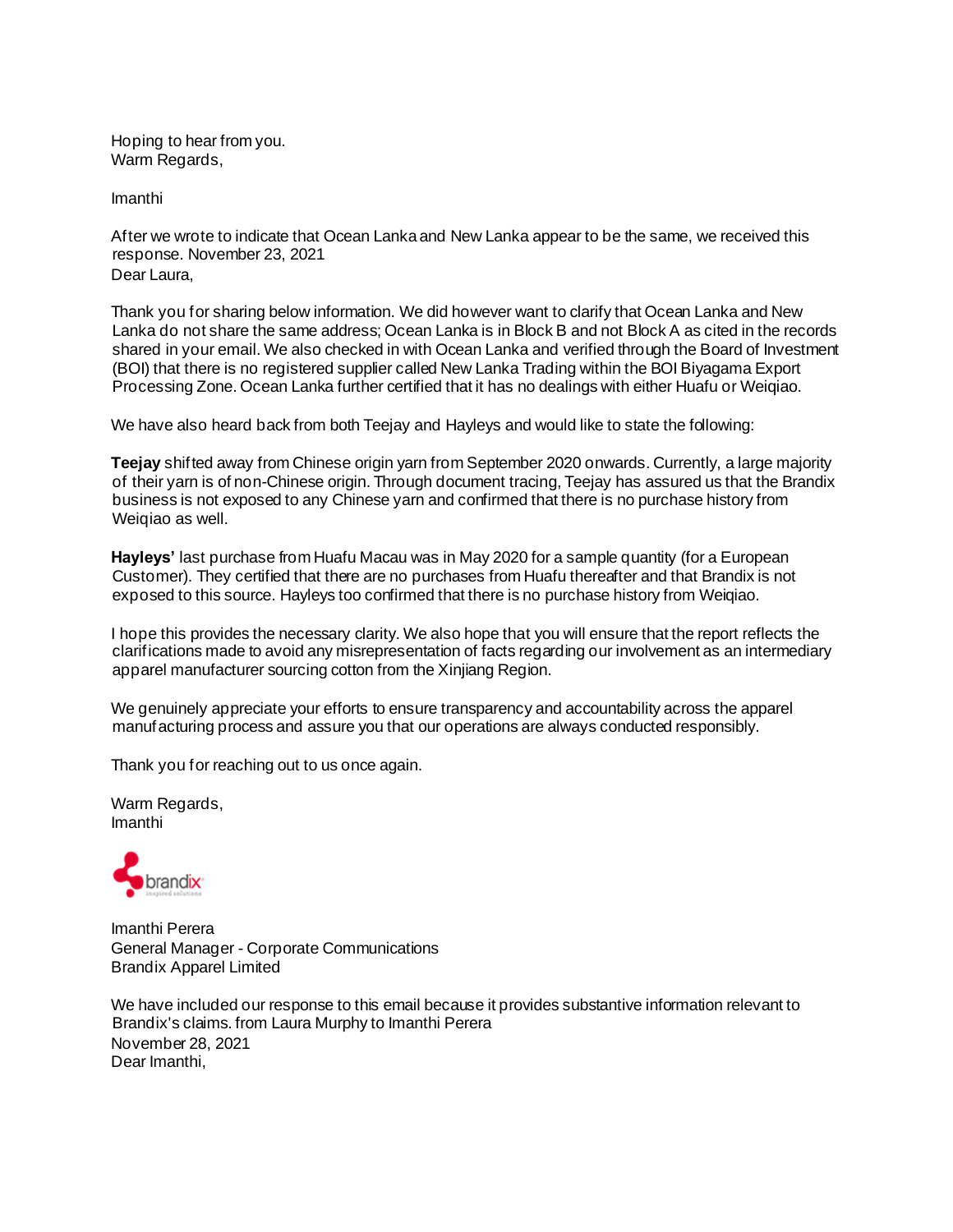Thank you for your email. I have done a little research into your responses and have found that there are some important pieces of information that may be of help.

I underst[a](https://www.oceanlanka.com/#about-us)nd now that Ocean Lanka is a [joint venture](https://www.oceanlanka.com/#about-us) between Brandix, Hirdaramani, and Fountainset. As you probably know through your company's joint ventur[e,](https://www.fshl.com/en/contact/) [Fountainset's address](https://www.fshl.com/en/contact/) is in Block A, as is the corporate headquarters for their holdings. That is the likely explanation for why Ocean Lanka's shipping records note Block A instead of Block B. It is unclear to me why the name New Lanka also appears in their records, and it is concerning that they would deny any knowledge of that entity.

Despite their certifications, Ocean Lanka is indeed the consignee of record on constant shipments from both Weiqiao and Huafu over the last several months and years. I have attached spreadsheets of bills of lading that have recorded that information, drawn from the Sri Lanka government's own records. (Please note, records for Sri Lanka usually lag by several months, so our latest information is July or August of 2021, thus we suspect that these connections are ongoing.)

You'll see from the attached that Teejay is still very much sourcing from China, and directly from Huafu, a company that owns a million acres of cotton farms in Xinjiang.

Shipping records indicate that Hayley's most recent shipment directly from Huafu that we can see was actually in February 2021, not in May 2020 as they told you. They also had shipments from Huafu in October and September of 2020. They do receive most of their shipments through an intermediary logistics firm in Macao called Bros Macau, and we have wondered sometimes whether Huafu may be using this firm for logistics. This is unconfirmed, but if I were Brandix, I would want to know what companies' goods are being shipped by Bros Macau.

I hope this is helpful. You may want to look into doing this kind of supply chain tracing within your own offices.

best, Laura

# **Eratex Djaja**

November 23, 2021 Dear Professor Murphy,

Thank you for bringing to our attention the potential connection between garment factories manufacturing for various international brands and Chinese fabric suppliers with a history of sourcing Xinjiang cotton.

We recognize that the traceability of cotton within the global fashion supply chain remains a challenge. Establishing traceability to farms of both BCI cotton and conventional cotton is incredibly difficult.

We have carried out a comprehensive review of our supplier base and made SOPS's as below.

- We also introduced amendments to our purchase models and obtain an XPCC sanction declaration from our suppliers.
- We have deactivated suppliers who were suspected to have connections to XPCC and Xinjiang region.
- No purchases are made with mills that are not signing this agreement.
- By Signing this declaration, they are bound to regularize their transactions.

We have also commenced an ongoing program to 'regionalize' our supply base (moving purchases out of China to other suppliers in Indonesia, Korea, Taiwan, India, and Pakistan).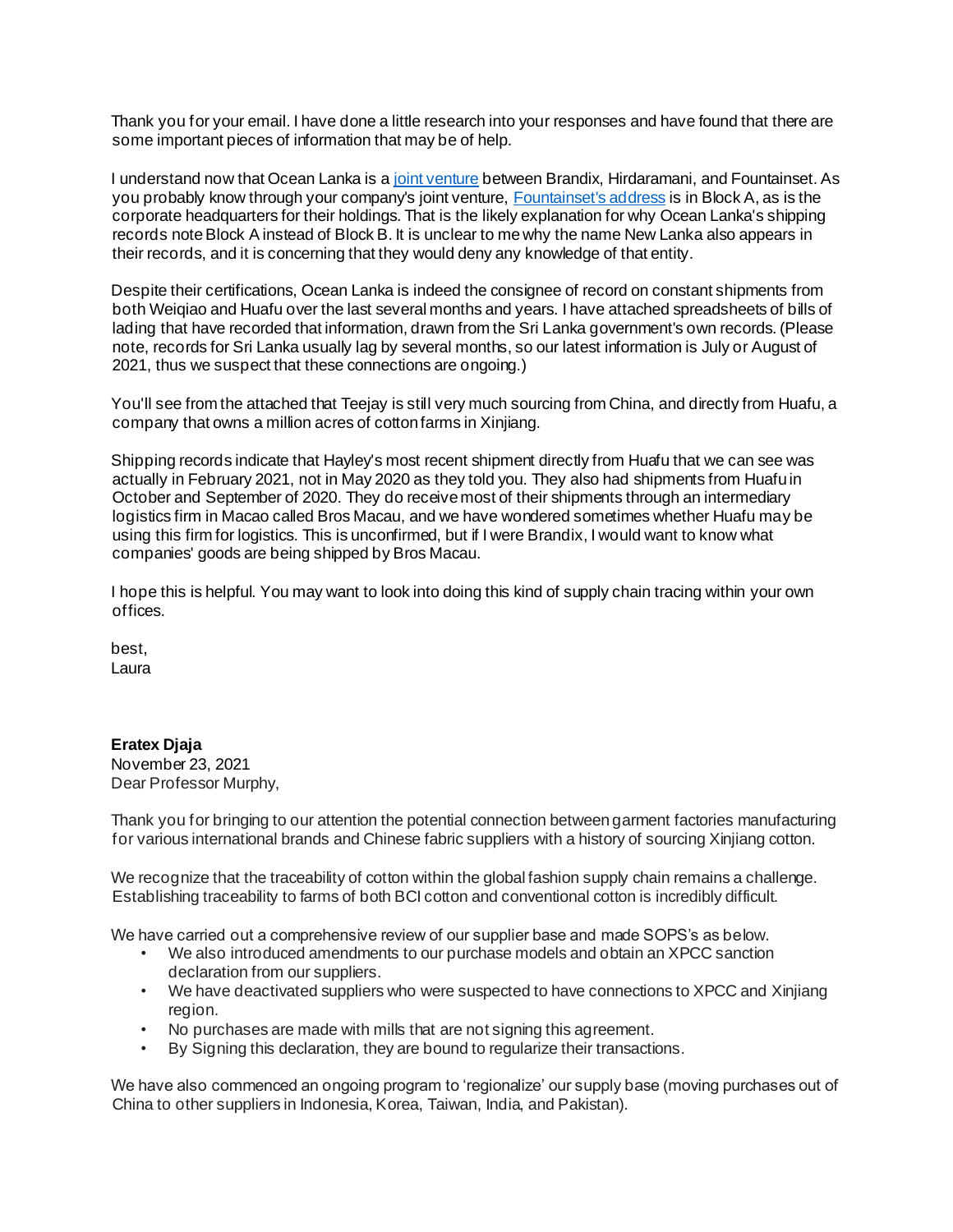Most of the mills we procure fabric from are nominated by our customers. We work closely with our customers to comply with their requirements relating to XPCC and traceability.

Thank you,

Regards, **Tunggal** *Head of Compliance Department* PT. Eratex Djaja TBK**. ,** Jalan Soekarno Hatta No. 23 , Probolinggo – East Java , Indonesia 6721 Phone: +62335 421866

December 7, 2021 [following a request for more information regarding how the company ensures there is no Xinjiang cotton in the fabrics they purchase.]

Dear Laura,

We source fabric from Winnitex, a fabric mill that is mentioned in your report.

In our case the mills are nominated by our Customers & we are obliged to source raw material from them.

Our customers are leading brands who place a high value on human rights & compliance. The mills are approved by our Customers after the requisite due diligence.

At our end we ensure that the Mills provide us declarations that they do not use Xinjiang cotton. We do not source materials from any supplier unwilling to provide such a declaration.

Regards

Sriram V S *Sr. General Manager Marketing / Merchandising* PT. Eratex Djaja TBK**.**

**Yunus Textile**  November 23, 2021 Dear Ms. Murphy,

Greetings. I hope things have been well with you.

We regret the delay in response, there was some problem with email due to which your email came to our notice a bit late.

As per the record(s), last year, when the issue of Xinjiang Cotton was highlighted, Yunus Textile Mills Ltd.'s ("Yunus") supply chain was partially dependent on Chinese yarn manufacturers. However, at that time, the decision was made to immediately diversify the supply chain and more regional suppliers were added to reduce dependence on Chinese yarn.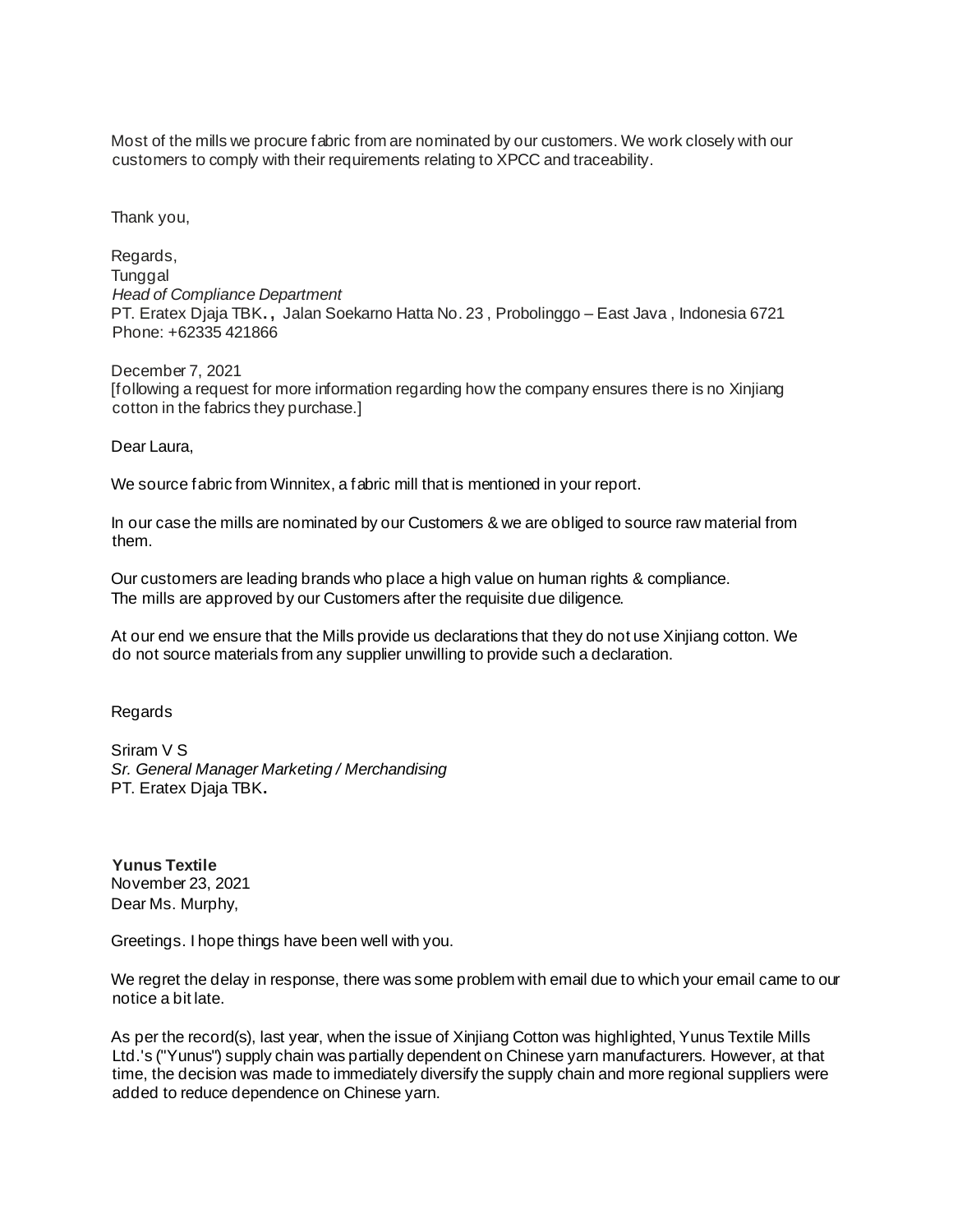Furthermore, current Chinese suppliers were also contacted to ensure that none of Yunus' cotton had originated in Xinjiang Cotton. Subsequently, Yunus terminated all suppliers that could not validate its request. Moreover, for suppliers we continued working with, a contract clause was added specifying that *NO Xinjiang cotton would be used and cotton origin certification to be provided.*

It is pertinent to mention most importantly, that in the midst of the Covid pandemic, Yunus took the bold step to invest US\$ 60 million into doubling the internal spinning capacity in order to ensure complete elimination of cotton yarn sourcing from China. This new facility will provide Yunus with full control and traceability of its supply chain. The new facility is expected to start its production from December 2021 and will be fully operational by February 2022, which will result in 80% in-house production while the remaining 20% will be sourced domestically. Accordingly, our relationship with all Chinese yarn suppliers will end up by end of 2021.

At Yunus, we strive to be better every day and we will continue to maintain a fair integrous supply chain.

Best regards,

Rizwan Khan DGM – Corporate & Legal Affairs Yunus Textile Mills Limited

# **Citra Abadi Sejati**

November 29, 2021 [note this is a copy of the letter we received from Eratex Djaja] Dear Professor Murphy,

Thank you for bringing to our attention the potential connection between garment factories manufacturing for various international brands and Chinese fabric suppliers with a history of sourcing Xinjiang cotton.

We recognize that the traceability of cotton within the global fashion supply chain remains a challenge. Establishing traceability to farm of both BCI cotton and conventional cotton is incredibly difficult.

We have carried out a comprehensive review of our supplier base and made SOPS's as below.

- We also introduced amendments to our purchase models and obtain an XPCC sanction declaration from our suppliers.
- We have deactivated suppliers who were suspected to have connections to XPCC and Xinjiang region.
- No purchases are made with mills who are not signing this agreement.
- By Signing this declaration, they are bound to regularize their transactions.

We have also commenced an ongoing program to 'regionalize' our supply base (moving purchases out of China to other suppliers in Indonesia, Korea, Taiwan, India and Pakistan).

Most of the mills we procure fabric from are nominated by our customers. We work closely with our customers to comply with their requirements relating to XPCC and traceability.

Best Regards,

Gokal Chittaranjan (Chief Operating Officer- PT Citra Abadi Sejati)

December 6, 2021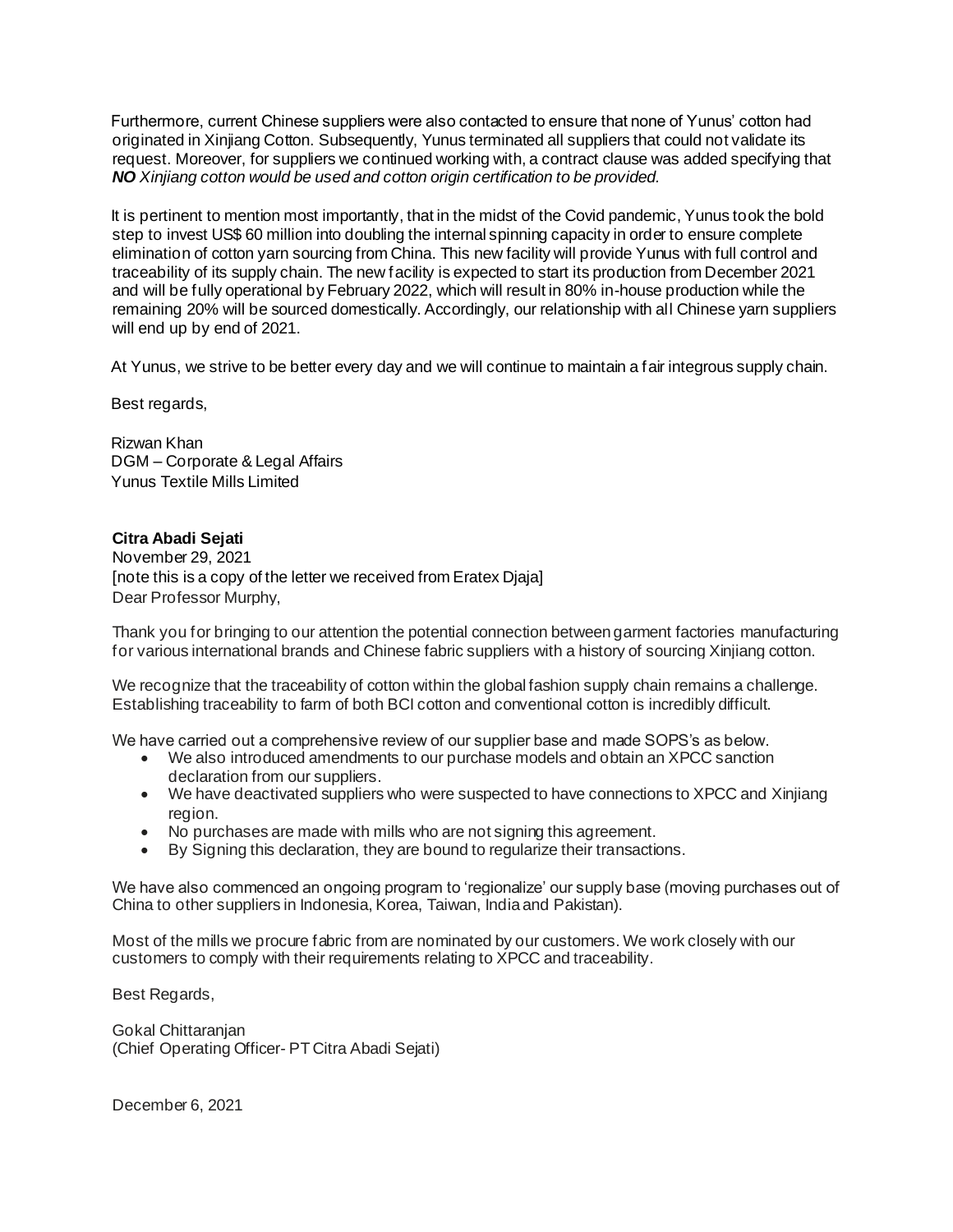[In response to a request for more information regarding which of the companies named in the report was a supplier and how CAS/Busana Group ensures that goods are not made with Xinjiang or XPCC cotton] Dear Laura,

We source fabric from Winnitex, a fabric mill that is mentioned in your report.

In our case the mills are nominated by our Customers & we are obliged to source raw material from them.

Our customers are leading brands who place a high value on human rights & compliance.

The mills are approved by our Customers after the requisite due diligence.

At our end we ensure that the Mills provide us declarations that they do not use Xinjiang cotton. We do not source materials from any supplier unwilling to provide such a declaration.

Warm Regards,

Gokal.

December 7, 2021

Dear Laura,

Another point that we would like to add is that we have not bought any fabric from Winnitex to make products for Hugo Boss.

Regards, Gokal.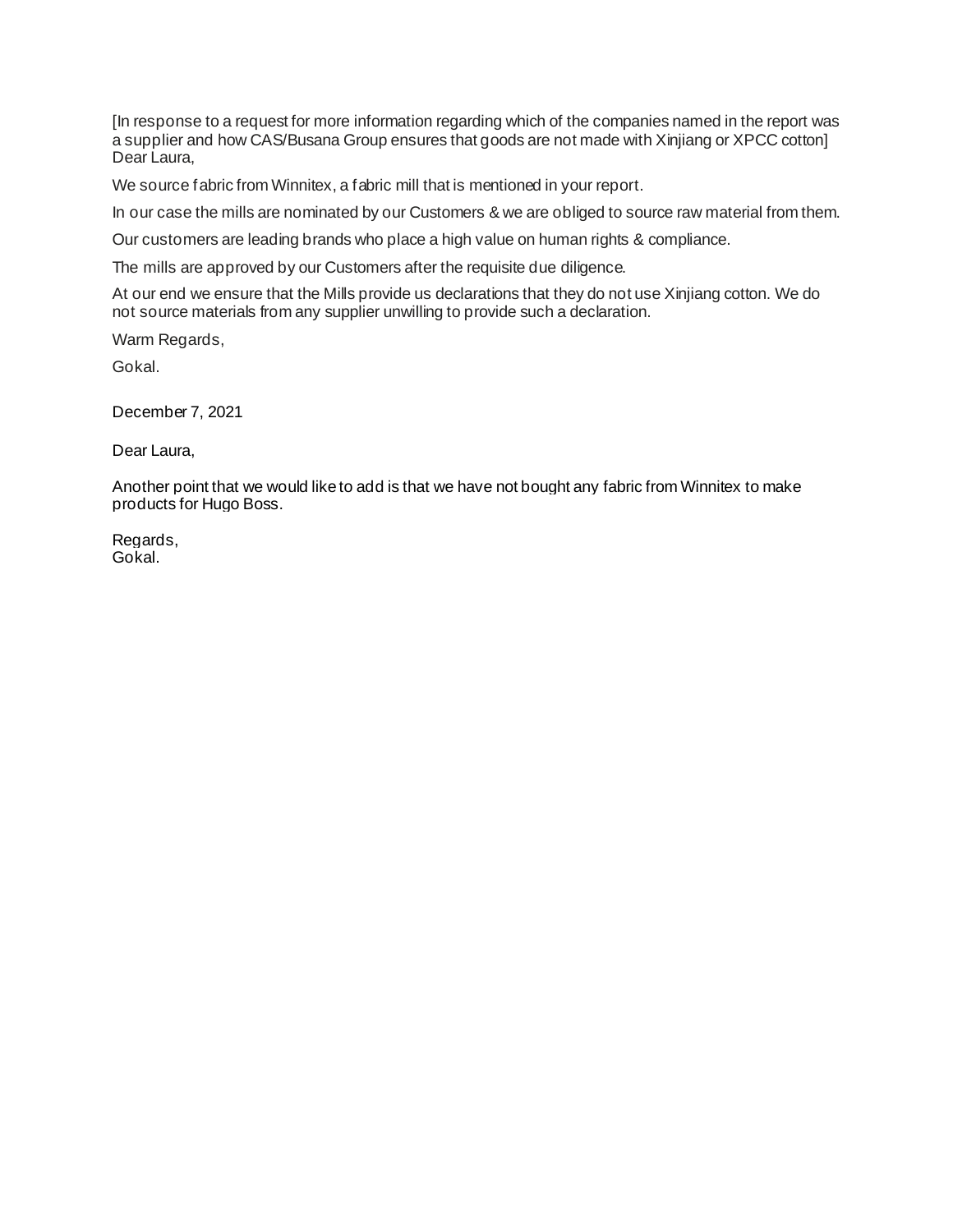#### **International Brands**

**GUESS**  November 12, 2021 Hi Laura,

Thank you for reaching out and for the opportunity to provide a statement on your upcoming report.

As a global company, GUESS is extremely concerned about human rights issues. This includes, of course, the kinds of forced labor concerns raised by your November 9, 2021 email. As a result of our monitoring, risk management and due diligence processes that are already in place, GUESS has previously terminated our business relationships with vendors in this region as it is always our intent to comply on all matters of trade regulation and customs. We have also made efforts to educate our supply chain employees and partners on the issue as we seek partners that share in our values, and adhere to our supplier code of conduct.

Specifically as it relates to your inquiry regarding cotton processors and downstream supply, our preliminary research has shown that of the 55 manufacturers on your list of concern, we have active business with one: Zodiac Clothing. This vendor represents less than 0.2% of our business, with half of those units made from material other than cotton. In the last two years, we have also ordered a sample size purchase from Thanh Cong Textile Garment, which is on the list, but have zero open purchase orders.

Our list of k[e](https://static1.squarespace.com/static/609c10ed49db5202181d673f/t/60da4fd08f8c923816d669ea/1624920016516/GUESS+Vendor+List+June+2021.pdf)y strategic vendors is publicly available [here;](https://static1.squarespace.com/static/609c10ed49db5202181d673f/t/60da4fd08f8c923816d669ea/1624920016516/GUESS+Vendor+List+June+2021.pdf) none of which are on your list of concern.

Hopefully this will clarify our relationships with our Vendors and help you to accurately research this issue and the factories in this region.

Is it possible for you to share with us the report prior to publication, or perhaps the section if and where GUESS is referenced? As this would help us to confirm the appropriate public response or statement on the matter. Again, we appreciate your inquiry, and look forward to learning more.

Best Regards, Jaclyn Allen

#### **Carhartt**

November 15, 2021 Dear Professor Murphy,

Carhartt is committed to conducting business in a fair and ethical manner. Our mission is to serve and protect the hardworking people who make our products. Consistent with this Mission, Carhartt has established a Workplace Code of Conduct as a minimum set of standards for Carhartt suppliers. Carhartt's Code is based on internationally accepted labor standards, including the International Labor Organization's Core Conventions and the Universal Declaration of Human Rights. All factories producing goods for Carhartt are required to comply with the Company's Workplace Code of Conduct, which includes a specific "prohibition of involuntary, prison, or forced labor - indentured, bonded or otherwise" and a methodology to verify compliance with labor standards.

Don Moffett I Director of Social Compliance Carhartt, Inc. 5900 Mercury Drive | Dearborn, MI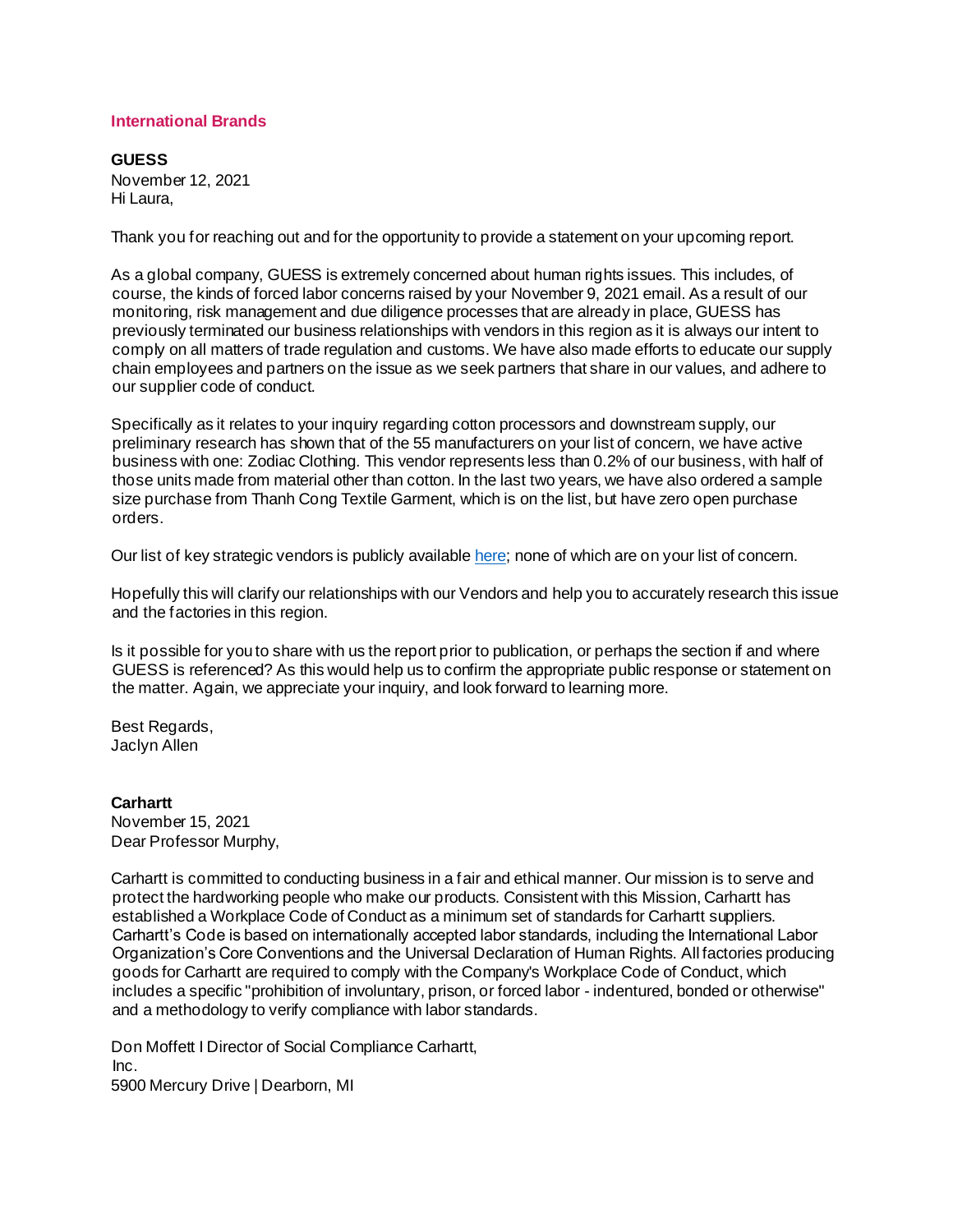#### **C&A**  November 12, 2021 Hello Laura, thank you for your request.

C&A does not buy any clothing from manufacturers based in the province of Xinjiang, nor does it have any fabric or yarn factory under contract in this province. We do not tolerate forced labour or unauthorised subcontracting in our supply chain.

This is clearly stated and communicated in our Supplier Code of Conduct and verified through regular audits by our team. All our suppliers must sign and comply with our Code of Conduct as part of our contractual relationships and purchasing agreements.

Regards, Betty Kieß

December 3, 2021 Dear Ms. Murphy

Let me first introduce myself: My name is Michael and I lead the social and environmental supply chain activities at C&A.

I have a question to you:

Would you or one of your researchers be interested in an open and honest dialogue with us comparing your data with our own due diligence measurements especially for the 2 supplier in question in your report?

We are highly interested to learn if our due diligence had gaps in this matter which we are committed to close. C&A does not only state that we do not tolerate forced labour, we are highly committed to walk our talk.

Please let me know if an open exchange would be valuable and feasible for you?

I wish you a lovely weekend

Best regards

Michael

Michael Reidick Head of Social and Environmental Stewardship, Global Sustainability Team C«A

**Eileen Fisher**  November 16, 2021 Dear Professor Murphy,

Thank you for bringing to our attention the potential connection between garment factories manufacturing EILEEN FISHER clothing and Chinese fabric suppliers with a history of sourcing Xinjiang cotton. Consistent with our practices and legal obligations, EILEEN FISHER has engaged in a thorough and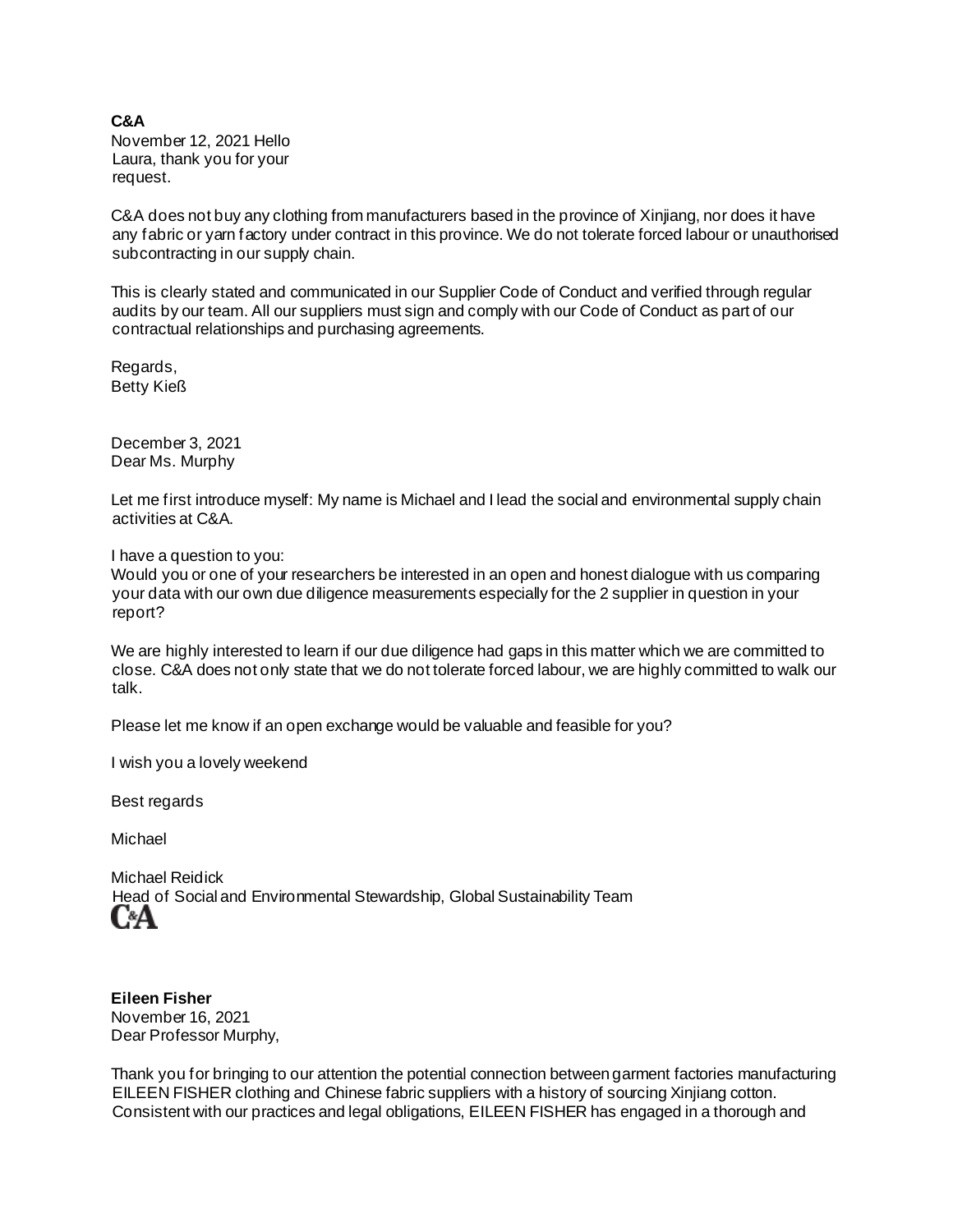ongoing review of its supply chains to ensure that it does not use cotton from the Xinjiang region of China. Our own records indicate that we have not used materials - cotton or otherwise - from any of the fabric suppliers named in the report.

As a brand that has prioritized organic cotton for almost a full decade, we have the advantage of increased transparency into our cotton supply chain. We rely on recognized and reputable third -party certifications, such as GOTS, to provide information where we aren't able to gather it firsthand. We have also supported and invested resources into developing supply chains that enable us to achieve traceability to the farm level.

EILEEN FISHER typically nominates its material suppliers. When materials are proposed by agents or garment manufacturers themselves, we request full supply chains disclosure during the development stage and ahead of the bulk purchase, in order to verify that the materials meet our criteria.

In addition to these regular practices, we have taken extra measures in response to the Xinjiang cotton risk. These included conducting extensive research on our China fiber supply chain, focusing on supplier hiring practices, and business connections with partners within the Xinjiang Uyghur Autonomous Region. We continue to refresh that research as needed to reduce any risk associated with Xinjiang-sourced product.

We also revised our "Human Trafficking and Modern Slavery" statement (which states that we do not source finished garments, cotton fibers and materials from the Xinjiang region) and communicated it to all of our suppliers and sourcing agents. This includes the suppliers named in the Sheffield Hallam University report.

Our intention going forward is to resend this statement to our suppliers, seek their written commitment to this statement, and continue to conduct focused supply chain research into these issues.

Finally, we wish to point out that EILEEN FISHER is one of several brands that share factories with other brands. Our practices only provide assurance for EILEEN FISHER product. We cannot vouch for the practices or intentions of any other brands that share our factories.

Thank you for allowing us to respond to your call to action. We are happy to answer any questions you may have. Donna Perri Senior Vice President, Supply Chain Management Amy Hall Social Consciousness Strategic Advisor

**WE Fashion** November 16, 2021 Professor Laura Murphy,

We were informed that you have been reaching out to brands to comment on the "Laundering Cotton" report. However, we think this communication to us has been misplaced. We were unaware of any links to the Uyghur Region in our supply chain. Therefore, we would still like to respond to you, with the following statement.

We are writing to express our deep concern regarding the report from Sheffield Hallam University concerning the Uyghur minority being forced to work in the cotton fields and textile factories.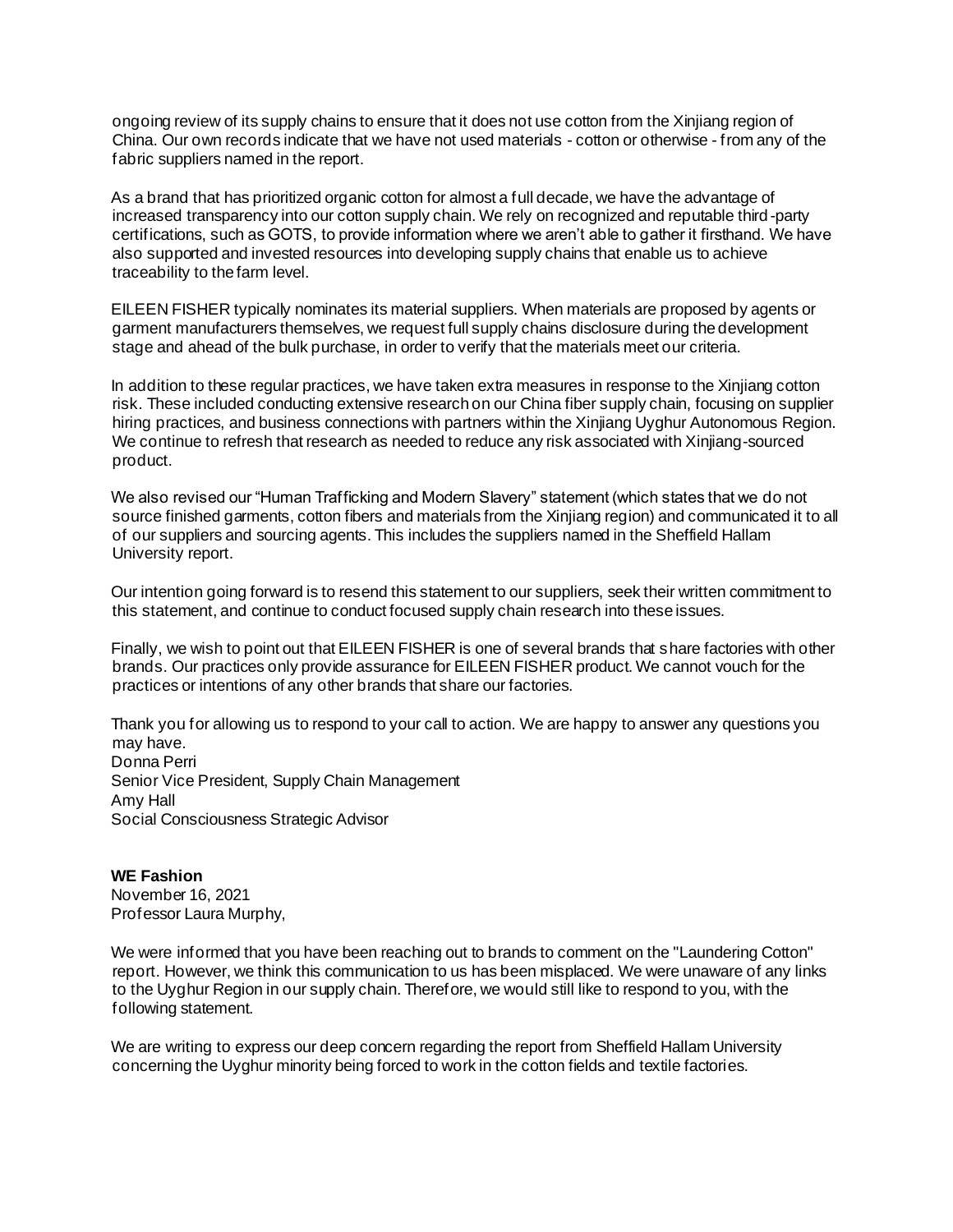WE Fashion is working with the WE Code of Conduct and the WE Forced Labour Policy, which states that we do not accept any form of forced or bonded labour. We strongly reject any form of forced labour and will cease the relationship with any supplier that works with factories for any of our product that is engaged in these practices.

In addition, WE Fashion is a signatory of the Call To Action On Human Rights Abuses In The Uyghur Region In The Apparel And Textiles Sector. This is an agreement between brands and a coalition of civil society and trade unions, designed to prevent use of forced labour of Uyghur and other Turkic and Muslim-majority peoples. The Call to Action focusses on business relationships of WE with any supplier in China and globally that source inputs produced in the Uyghur Region, such as but not limited to fabric, yarn, or cotton, including production facilities located in the Uyghur Region making apparel and other cotton-based goods.

Please feel free to contact us.

MET VRIENDELIJKE GROET / KIND REGARDS,

SANNE GERRITSE SOCIAL COMPLIANCE COORDINATOR

**Marc O'Polo**  November 16, 2021 Dear Ms. Murphy,

Thanks for reaching out to us regarding your research.

The production of our products is governed by the MARC O'POLO Code of Conduct and the implementation of our values. Our Code of Conduct is based on internationally recognised standards such as the ILO Conventions and the UN's Declaration on Human Rights. We monitor the compliance with our Code of Conduct with regular audits.

Moreover:

- We have a policy regarding forced labour and do not accept it in our supply chain.
- We are taking steps to assess the risk of forced labour in our supply chain, and act upon those risks.
- In case forced labour would be detected, we will take immediate action.
- If remediation is not possible, we will eventually decide to stop collaboration with the partner involved in forced labour.

#### **Can you tell us whether you are indeed a customer of one or more of these companies, and if so, which ones?**

In your list with 55 intermediary manufacturers we found one of our suppliers, which is Aditya Birla. The cotton products we produce with them have nominated fabrics which are not sourced by Aditya Birla. Regarding the five cotton processors/manufacturers: we currently do not source yarns or fabrics from those suppliers.



[Name retracted at the request of the corporate representative]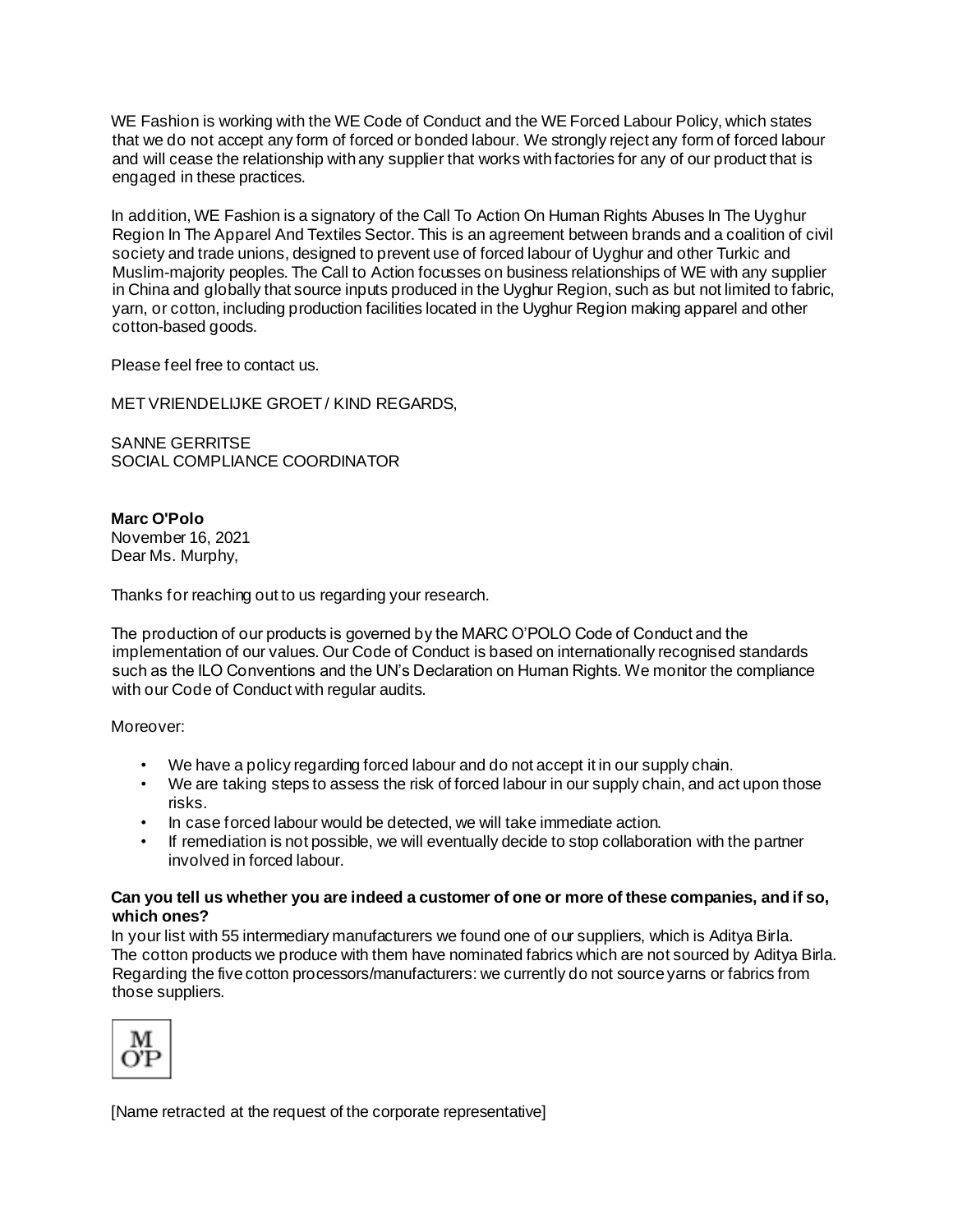# MARC O'POLO INTERNATIONAL GMBH

November 18, 2021

Follow up in response to query regarding how the company ensures that Aditya Birla does not use Xinjiang cotton in products made for Marc O'Polo, how the company sources the nominated fabrics and ensures that no others are used and from where the company sources those nominated fabrics.

Dear Laura,

thanks for your further questions. All nominated fabrics at Aditya Birla come from Indian fabric suppliers, which source the cotton from India



[Name retracted at the request of the corporate representative] MARC O'POLO INTERNATIONAL GMBH

# **Adidas**

November 16, 2021 Dear Prof. Murphy,

Thank you for your enquiry.

We do not know the specific details of your research, so we can only comment on the lists that you have shared.

We note that there are three Southeast Asian suppliers on your "intermediaries" list that have produced for adidas either finished goods, or material inputs to finished goods.

- Gokaldas and Shahi are situated in India and produce garments primarily for the domestic market. Our relationship with Shahi came to an end this year.
- Indo Taichen is a materials supplier located in Indonesia.

We can confirm that none of the yarn or fabric used for adidas products in these manufacturing units originate in China and we hold no sourcing relationship with the textile firms listed in your research.

With respect to your questions on supply chain co[m](https://www.adidas-group.com/en/sustainability/)pliance, please see details of our program [here.](https://www.adidas-group.com/en/sustainability/)

Kind regards

William

William Anderson Vice President, Social & Environmental Affairs

December 3, 2021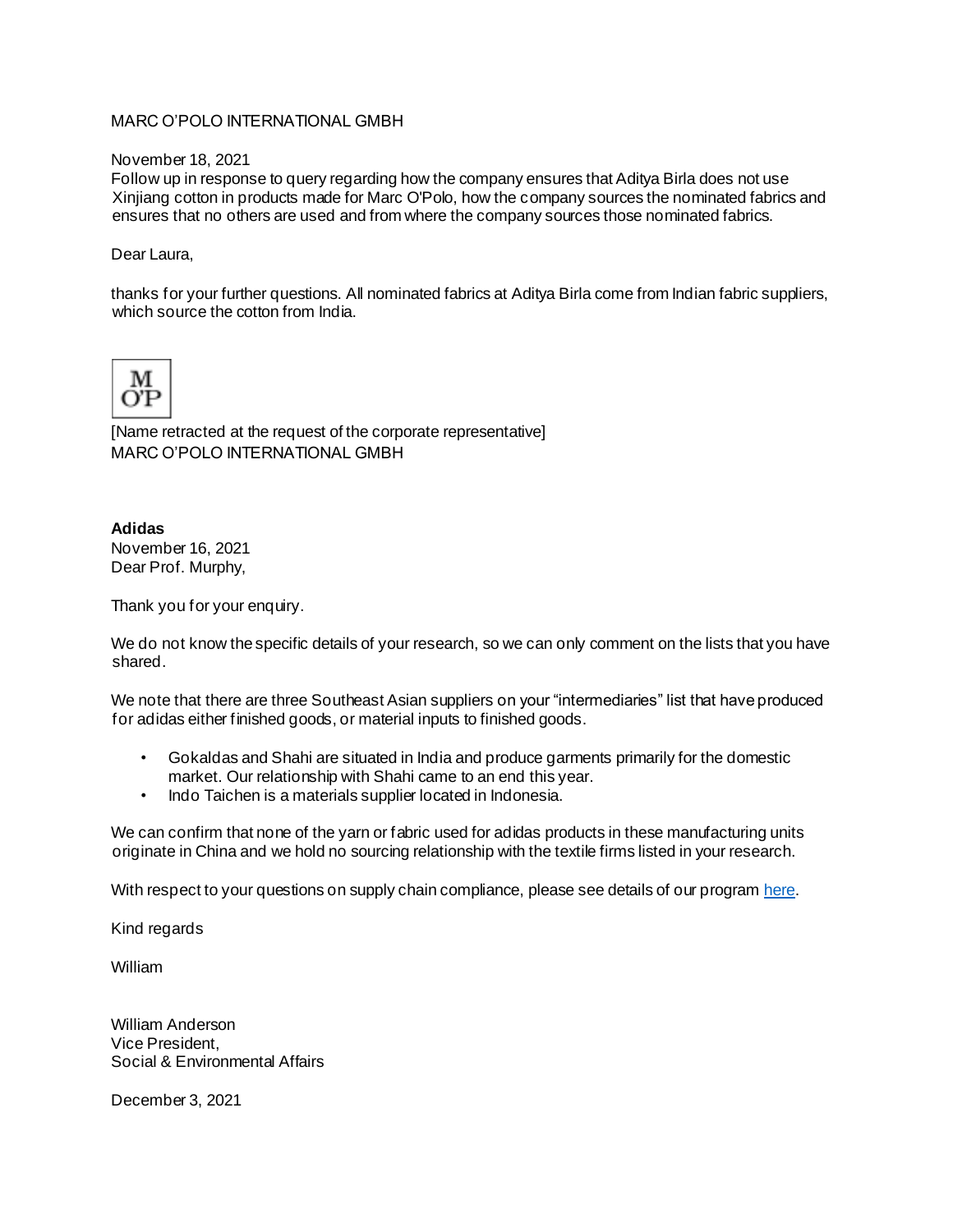[In response to a request for more information regarding how Adidas ensures that their products are Xinjiang cotton free]

Dear Professor Murphy

Thank you for your follow-up mail.

We have a nomination process in place for our materials and a materials traceability tool. Suppliers are only permitted to use authorised materials when making our products and none of the yarn manufacturers named in your case studies are a part of our supply chain.

I trust this answers your question.

Kind regards

William

**IKEA**  November 16, 2017 Hej Laura,

Thank you for reaching out with your questions.

Recently, we shared extensively to the UK Parliament Foreign Affairs Committee about our point of view and ways of working related to the questions you raise.

We kindly refer you to the information and explanations in those answers. The material is publicly available and can be foun[d](https://committees.parliament.uk/publications/4924/documents/49265/default/) [here.](https://committees.parliament.uk/publications/4924/documents/49265/default/)

Additionally, we would like to further underline that we at IKEA have a comprehensive due diligence system for cotton, in which we utilize chain of custody traceability and make sure it is segregated throughout the entire supply chain.

Best wishes,

Hannes Mård Press Officer IKEA Marketing & Communication AB

# **ASOS**

November 16, 2021 ASOS response to "Laundering Cotton: How Xinjiang Cotton is Obscured in International Supply Chains"

ASOS is committed to identifying and preventing the use of forced labour wherever it exists. We are proud to stand against modern slavery. Through our partnerships with IndustriALL Global Union and Anti-Slavery International, formed in 2017, we have been working to eliminate any risk of exposure to the Xinjiang Uyghur Autonomous Region (XUAR) throughout our supply chain.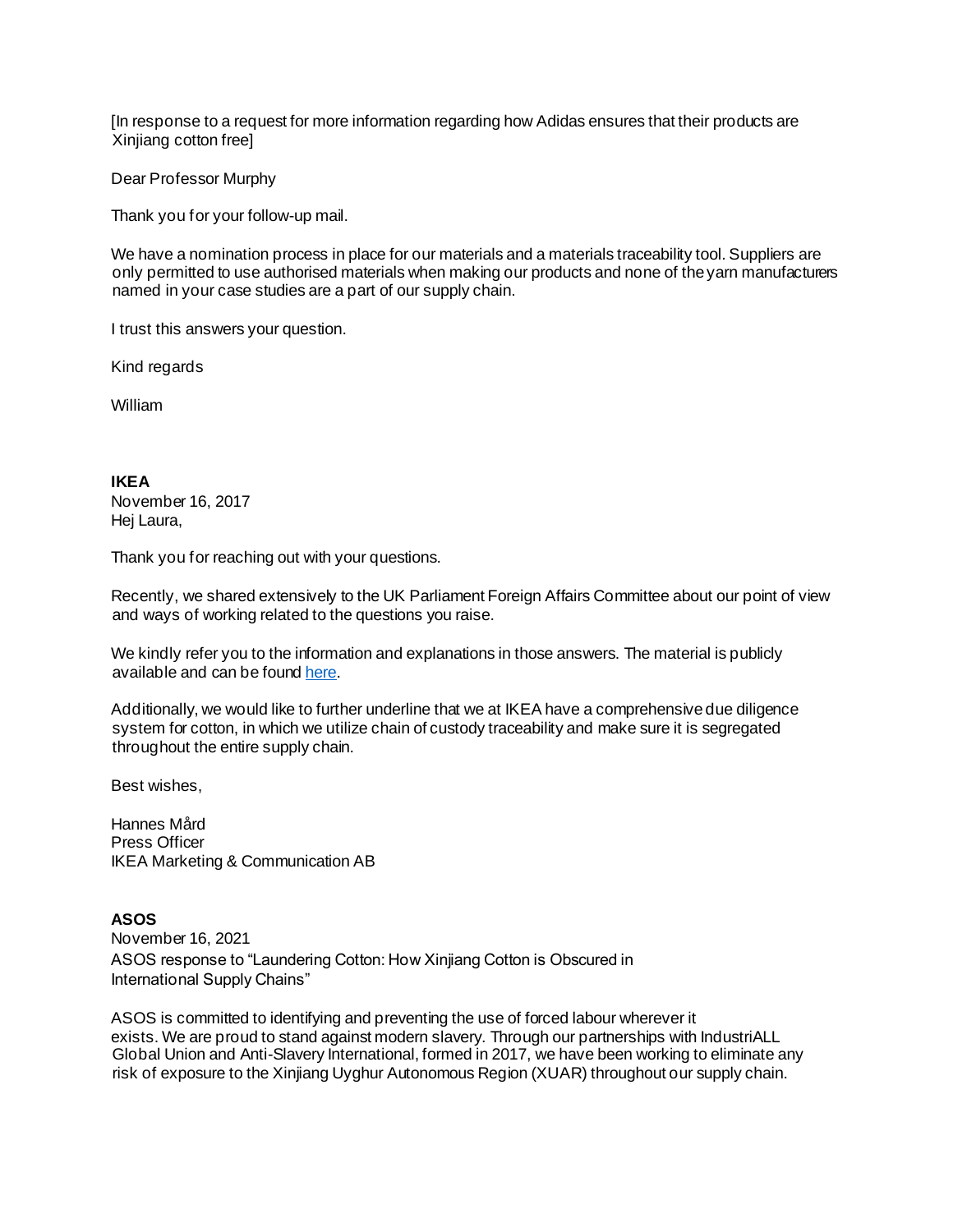We signed the Coalition to End Forced Uyghur Labour's Call to Action in November 2020. As part of that commitment, we have taken the following action:

• Immediately contacted our suppliers to inform them of our zero-tolerance position on manufacturing within or sourcing goods or raw materials from the XUAR, and on the use of Government-supplied labour.

• Immediately contacted our brand partners to set out our position on the XUAR and our expectation that our brand partners would also sign up to the Call to Action. Together with Anti-Slavery International, we hosted a workshop with select brand partners in the UK to support them in taking these steps.

• Contacted our suppliers and brand partners with regards to the US Withhold Release Order and asked them to proactively identify and halt any product potentially at risk of violating this Order.

• Conducted a review of all Tier 1 to 3 (manufacturing level) factories. This includes determining indirect links between suppliers and other subsidiaries or parent companies via publicly available information such as company registration links or company financial reports.

• Following this review, disengaged from two Tier 1 factories with links to the XUAR. In early 2021, following the acquisition of Topshop, Topman, Miss Selfridge and HIIT by ASOS, we immediately exited four suppliers to those brands with links to the XUAR.

We recognise that the traceability of cotton within the global fashion supply chain remains a challenge. The majority of our cotton is sourced through the Better Cotton Initiative (BCI), which has ceased all field-level activity within the XUAR. However, establishing traceability to farm of both BCI cotton and conventional cotton is incredibly difficult. To address this, we have been working to require our tier 1-3 suppliers to declare their fabric supplier facilities throughout 2021. This includes fabric mills, fabric converters, markets, fabric stockists and fabric agents. This work is ongoing. As we establish greater visibility of our fabric supply chain, we will be able to take the necessary action to ensure we are removing any risk of sourcing from the XUAR. We have also been working with industry colleagues to encourage the Better Cotton Initiative to develop higher levels of traceability as quickly as possible, with an immediate focus on reduction of risks relating to cotton produced in China.

In September 2021 ASOS announced the next phase of its Fashion with Integrity programme, with four key 2030 goals: Be Net Zero, Be More Circular, Be Transparent, and Be Diverse. Through Be Transparent, ASOS has committed to ensuring 100% of own-brand products will have supply chains mapped to raw material level by 2030, extending our existing supply chain mapping. Within that target we will be prioritising high-risk materials such as cotton.

**Amazon**  November 16, 2021 Hi Laura,

Thank you for your response. Kindly see below Amazon's response:

Amazon complies with the laws and regulations in all jurisdictions in which it operates. Amazon expects all products sold in the Amazon Stores to be manufactured and produced in accordance with o[ur](https://sustainability.aboutamazon.com/amazon_supply_chain_standards_english.pdf) [Supply](https://sustainability.aboutamazon.com/amazon_supply_chain_standards_english.pdf)  [Chain Standards.](https://sustainability.aboutamazon.com/amazon_supply_chain_standards_english.pdf) Whenever we find or receive proof of forced labor, we take action and remove that product and may suspend privileges to sell.

##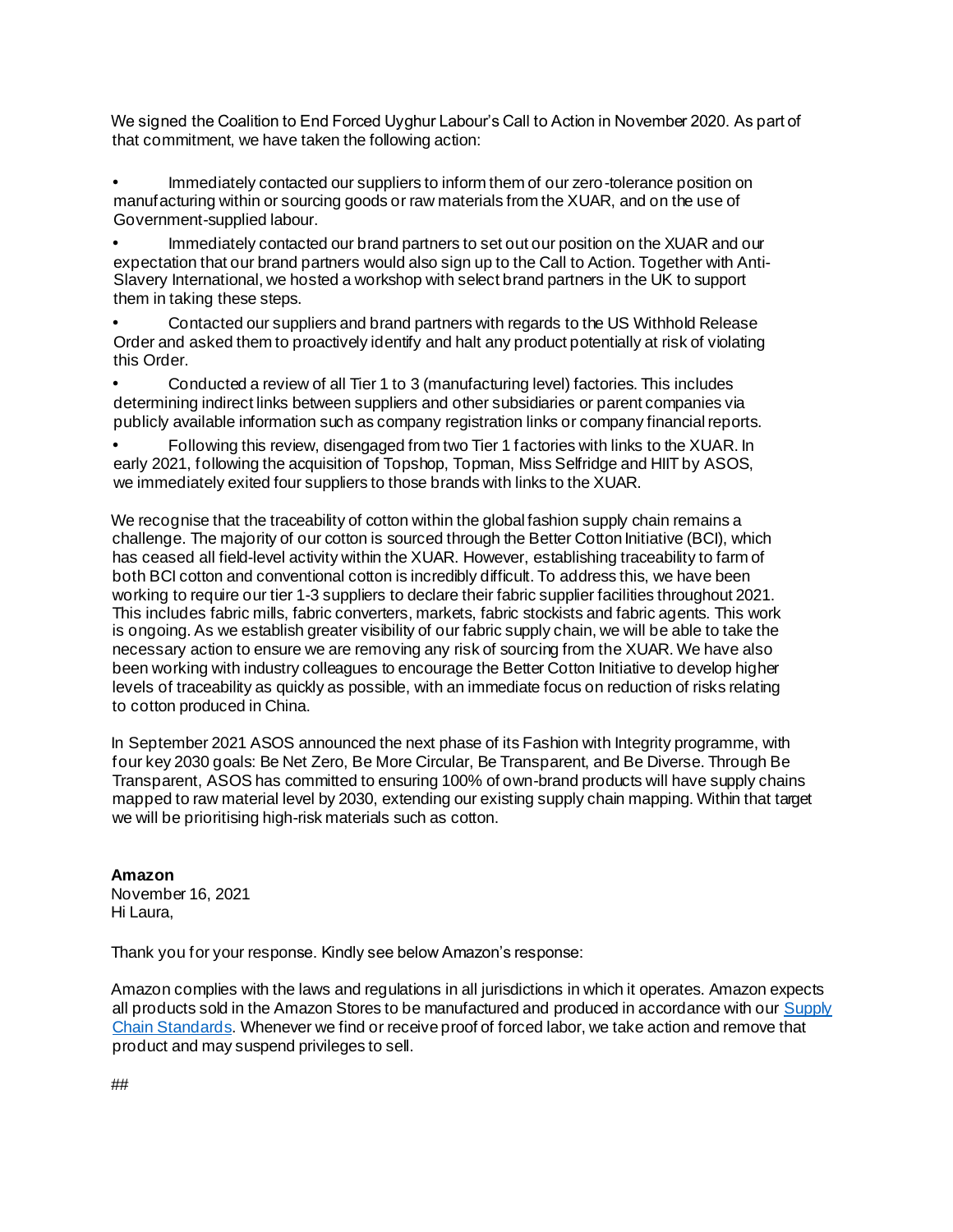Looking forward to reading the report tomorrow.



Anna Bernado | EMEA Sustainability Comms Lead | Amazon

**Hugo Boss** Dear Professor Murphy,

We are in receipt of your e-mail dated November 10, 2021 and appreciate the opportunity to open a dialog with your organization.

Safeguarding human rights in the complex global supply chains is a top priority for HUGO BOSS. Accordingly, we do not tolerate forced or compulsory labor or any form of modern slavery. We also demand this attitude from all our partners along our supply chain. We have summarized our high ethical standards in more detail in the HUGO BOS[S](https://group.hugoboss.com/fileadmin/media/pdf/sustainability/company_commitments_EN/2020_04_HUGO_BOSS_Supplier_Code_of_Conduct_EN.pdf) [Supplier Code of Conduct,](https://group.hugoboss.com/fileadmin/media/pdf/sustainability/company_commitments_EN/2020_04_HUGO_BOSS_Supplier_Code_of_Conduct_EN.pdf) which forms the basis and framework for our business partnerships worldwide. Our values as well as our standards for respecting human rights are also defined in o[ur](https://group.hugoboss.com/fileadmin/media/pdf/sustainability/company_commitments_EN/Human_Rights_Policy_EN.pdf) [HUGO BOSS Human Rights Policy](https://group.hugoboss.com/fileadmin/media/pdf/sustainability/company_commitments_EN/Human_Rights_Policy_EN.pdf) as well as in o[ur](https://group.hugoboss.com/fileadmin/media/pdf/sustainability/company_commitments_EN/BOSS_CoC_A4_EN_140423.pdf) [Code of](https://group.hugoboss.com/fileadmin/media/pdf/sustainability/company_commitments_EN/BOSS_CoC_A4_EN_140423.pdf)  [Conduct.](https://group.hugoboss.com/fileadmin/media/pdf/sustainability/company_commitments_EN/BOSS_CoC_A4_EN_140423.pdf)

It goes without saying that we have taken the public reports and the associated allegations regarding human rights violations in the Xinjiang region very seriously and initiated measures accordingly. So far, HUGO BOSS has not procured any goods originating in the Xinjiang region from direct suppliers. As publicly stated, we have also requested our direct suppliers to inform us and confirm that the production of our goods in our supply chain is carried out in accordance with our values and standards and, in particular, that human rights and fair working conditions are observed along the supply chain. In addition, we have added the request for this confirmation to our already very comprehensive onboarding process for all new suppliers.

As you can see, we have taken the appropriate measures to ensure that our products are manufactured according to our high standards and are not aware of any inconsistencies. Unfortunately, we cannot tell from your email where exactly you detected a reference to HUGO BOSS in your research. We would appreciate the opportunity to investigate your specific findings with respect to our supply chain and would highly appreciate if you could provide us with further details about your research.

Most respectfully,

Your HUGO BOSS Corporate Responsibility Team

# **HUGO BOSS**

HUGO BOSS AG Dieselstrasse 12, 72555 Metzingen, Germany

**Lacoste** November 16, 2021 To: Laura Murphy From: Lacoste

Dear Laura Murphy,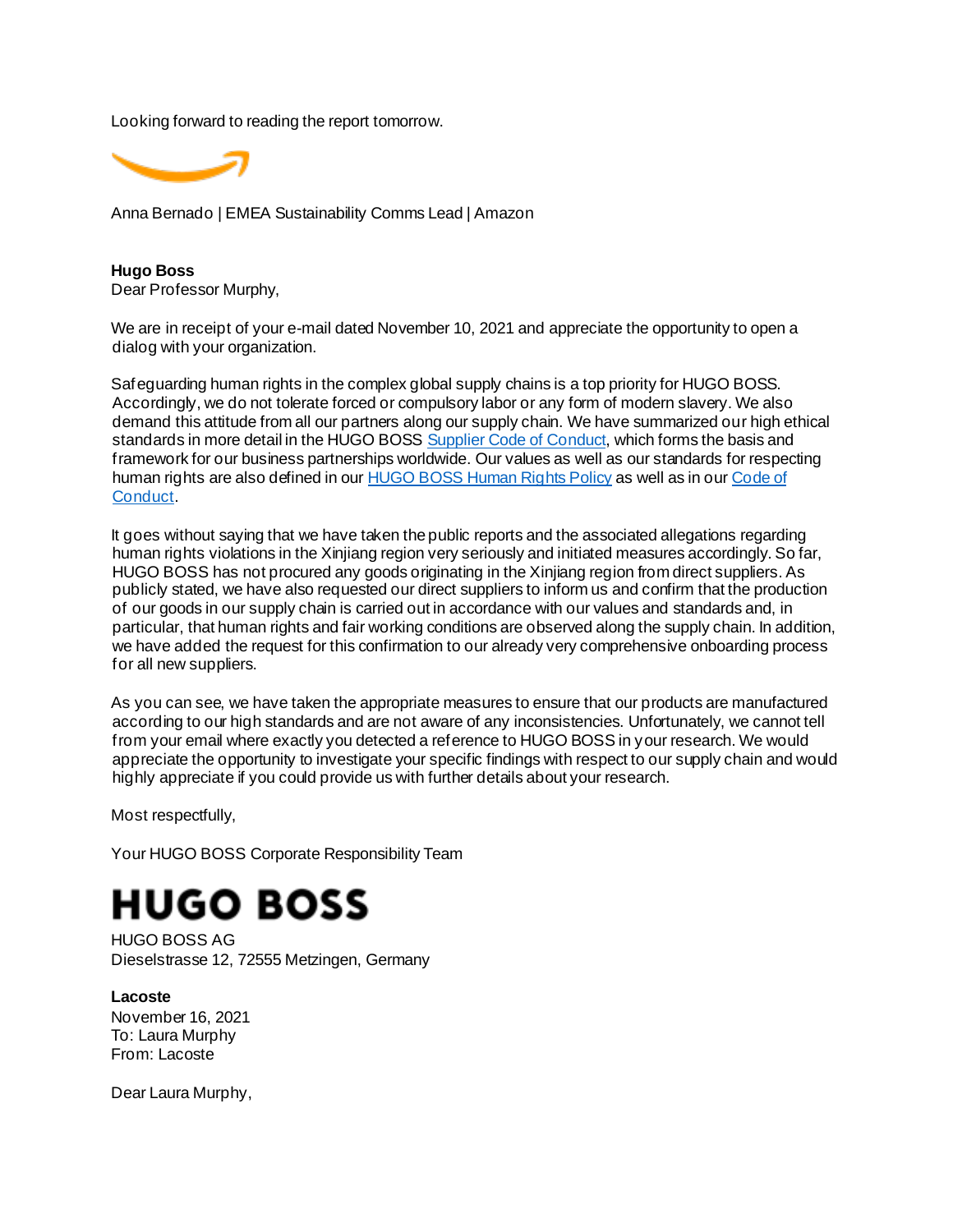Thank you for contacting us on this crucial issue.

First, we would like to make it clear that Lacoste takes the issue of forced labor very seriously and strongly condemns any violation of human rights. Social, as well as environmental issues, are at the heart of Lacoste's concerns.

To ensure that our supply chain reflects these principles, Lacoste suppliers are required to respect and enforce the Lacoste Partner Ethics Charter (available her[e:](https://nam02.safelinks.protection.outlook.com/?url=https%3A%2F%2Fcorporate.lacoste.com%2Fapp%2Fuploads%2F2020%2F12%2FLacoste_Partners_Charter_of_Ethics_2019_eng-1.pdf&data=04%7C01%7Cjuliette.bouchillou%40publicisconsultants.com%7C606c6e9fb23a44eed7fc08d9a816007e%7Cd52c9ea17c2147b182a333a74b1f74b8%7C1%7C0%7C637725634727772024%7CUnknown%7CTWFpbGZsb3d8eyJWIjoiMC4wLjAwMDAiLCJQIjoiV2luMzIiLCJBTiI6Ik1haWwiLCJXVCI6Mn0%3D%7C3000&sdata=RtbTAZDnCx6zngl%2FwbCHBToN9H%2BpL%2ByVvI2w5M7QSQY%3D&reserved=0) [https://corporate.Lacoste.com/app/uploads/2020/12/Lacoste\\_Partners\\_Charter\\_of\\_Ethics\\_201 9\\_eng-](https://nam02.safelinks.protection.outlook.com/?url=https%3A%2F%2Fcorporate.lacoste.com%2Fapp%2Fuploads%2F2020%2F12%2FLacoste_Partners_Charter_of_Ethics_2019_eng-1.pdf&data=04%7C01%7Cjuliette.bouchillou%40publicisconsultants.com%7C606c6e9fb23a44eed7fc08d9a816007e%7Cd52c9ea17c2147b182a333a74b1f74b8%7C1%7C0%7C637725634727772024%7CUnknown%7CTWFpbGZsb3d8eyJWIjoiMC4wLjAwMDAiLCJQIjoiV2luMzIiLCJBTiI6Ik1haWwiLCJXVCI6Mn0%3D%7C3000&sdata=RtbTAZDnCx6zngl%2FwbCHBToN9H%2BpL%2ByVvI2w5M7QSQY%3D&reserved=0)[1.pdf\)](https://nam02.safelinks.protection.outlook.com/?url=https%3A%2F%2Fcorporate.lacoste.com%2Fapp%2Fuploads%2F2020%2F12%2FLacoste_Partners_Charter_of_Ethics_2019_eng-1.pdf&data=04%7C01%7Cjuliette.bouchillou%40publicisconsultants.com%7C606c6e9fb23a44eed7fc08d9a816007e%7Cd52c9ea17c2147b182a333a74b1f74b8%7C1%7C0%7C637725634727772024%7CUnknown%7CTWFpbGZsb3d8eyJWIjoiMC4wLjAwMDAiLCJQIjoiV2luMzIiLCJBTiI6Ik1haWwiLCJXVCI6Mn0%3D%7C3000&sdata=RtbTAZDnCx6zngl%2FwbCHBToN9H%2BpL%2ByVvI2w5M7QSQY%3D&reserved=0). This charter defines the minimum standards of ethical and responsible conduct that must be respected by suppliers, in accordance with the brand's corporate culture. This charter is based on the respect of human and labor rights. If this charter is not signed by the potential partner, Lacoste will

conduct no business with the entity. This letter is part of our Standard Operating Procedure.

Non-compliance with this charter by any supplier, particularly with regard to forced labor, human trafficking and other forms of modern slavery, would result in the termination of the business relationship.

Lacoste only deals with partners who are able to quarantee that their activities respect the conventions, laws and regulations in force and the principles set out in the charter. In order to control compliance with this charter, Lacoste carries out strict and regular audits on all its subcontractors. If the audit reveals that the Lacoste Partners' Ethics Charter is not respected, the company undertakes to terminate the contract binding it to this supplier.

It is worth noting that only cotton origins from USA, Australia, Turkey and Peru have been authorized from 2020 production. Lacoste has selected these four countries that implement the best practices: cultivation rules are very strict, chemical inputs are regulated and monitored, mechanical collection is used to ensure good social conditions for harvesting the cotton flowers, and optimized water consumption.

Throughout our supply chain, we carry out extensive traceability work, on which we are very transparent. All active factories manufacturing products or components within the Lacoste supply chain (from rank 1 to rank 4) are listed on the company's website [\(https://corporate.lacoste.com/forcommunities/\)](https://corporate.lacoste.com/for-communities/) and have been subject to at least one social compliance audit by an independent third-party audit firm in the last two years. In addition, each factory is challenged by our Quality teams in the implementation of the corrective action plan that may have been issued as a result of the audits.

To re-unforce his traceability controls, Lacoste is working with ORITAIN UK company (Oritain.com). ORITAIN technology is very innovative and certifies, through laboratory testing, the cotton's farming origins. Lacoste has been working with Oritain since begin of 2020, and we include this laboratory testing in our production control plan, on 100% of his supplier using cotton for our products. (You can find a Oritain test report, as an example).

Laboratory Oritain testing program assures Lacoste product content only cotton from authorized countries.

In order to guarantee the most rigorous control of its supply chain and to improve its working conditions in a sustainable way, Lacoste is an active member of the Initiative for Compliance and Sustainable Development (ICS), a French initiative founded by the Federation of Commerce and Distribution (FCD). Within the framework of this initiative, social audits are carried out by external auditors accredited by the ICS, according to a grid and a methodology developed by the stakeholders of this initiative. This methodology guarantees total independence of the audits and aims, through corrective action plans, to improve working conditions in the global supply chains of member retailers and brands.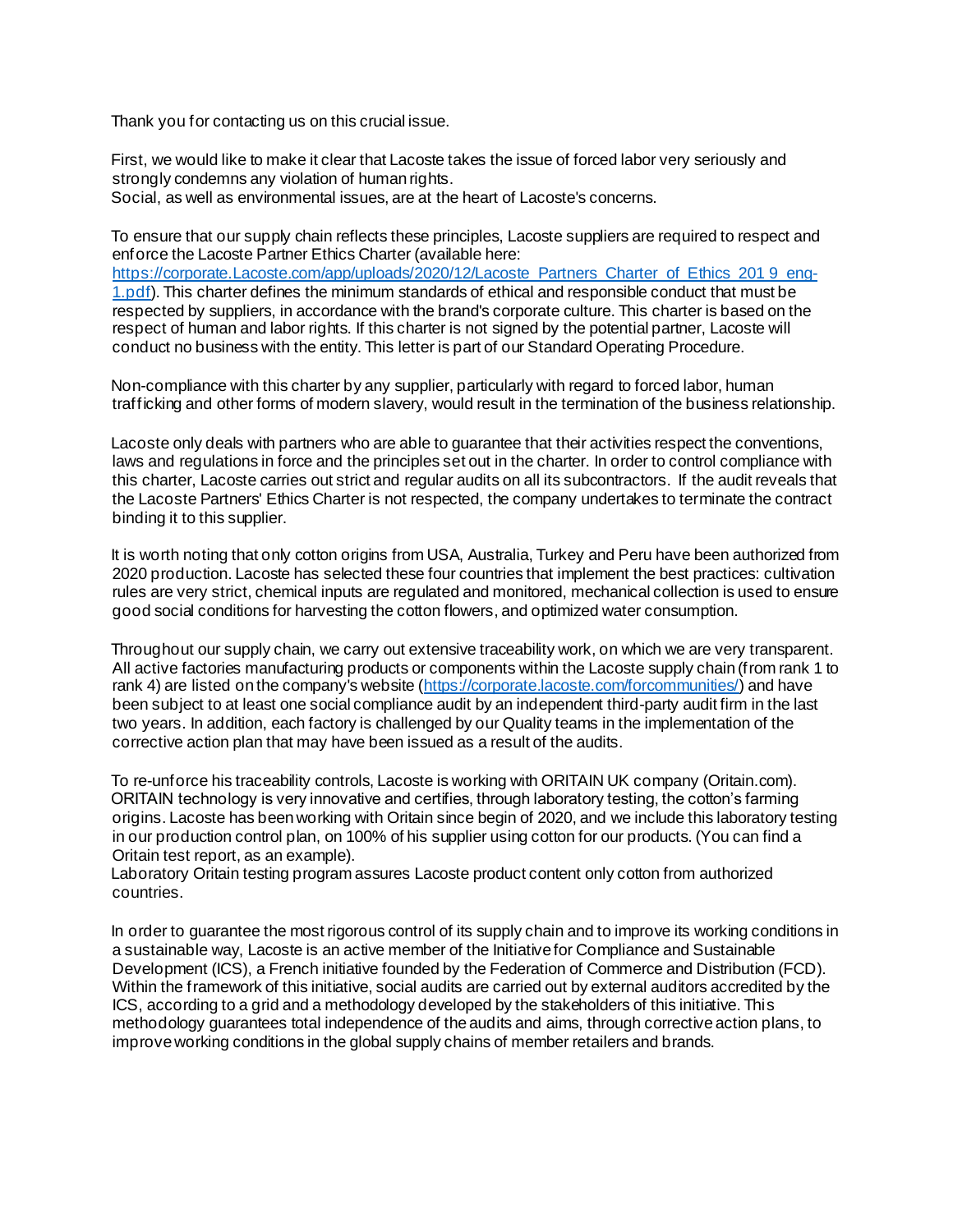To go further, we have also set up an alert system. Thus, any stakeholder wishing to alert on actions that would go against one of the principles defined in our Code of Conduct or our Ethical Charter for partners, can do so via the alert system available on our

websit[e:](https://nam02.safelinks.protection.outlook.com/?url=https%3A%2F%2Flacoste.signalement.net%2Fentreprises&data=04%7C01%7Cjuliette.bouchillou%40publicisconsultants.com%7C606c6e9fb23a44eed7fc08d9a816007e%7Cd52c9ea17c2147b182a333a74b1f74b8%7C1%7C0%7C637725634727792014%7CUnknown%7CTWFpbGZsb3d8eyJWIjoiMC4wLjAwMDAiLCJQIjoiV2luMzIiLCJBTiI6Ik1haWwiLCJXVCI6Mn0%3D%7C3000&sdata=u4x3dzUFie5HHVZqaGZ91GeTReeBzv7yQT88zxwXsrM%3D&reserved=0) [https://Lacoste.signalement.net/entreprises.](https://nam02.safelinks.protection.outlook.com/?url=https%3A%2F%2Flacoste.signalement.net%2Fentreprises&data=04%7C01%7Cjuliette.bouchillou%40publicisconsultants.com%7C606c6e9fb23a44eed7fc08d9a816007e%7Cd52c9ea17c2147b182a333a74b1f74b8%7C1%7C0%7C637725634727792014%7CUnknown%7CTWFpbGZsb3d8eyJWIjoiMC4wLjAwMDAiLCJQIjoiV2luMzIiLCJBTiI6Ik1haWwiLCJXVCI6Mn0%3D%7C3000&sdata=u4x3dzUFie5HHVZqaGZ91GeTReeBzv7yQT88zxwXsrM%3D&reserved=0) The alert is directly transmitted to the Group Compliance Manager, who is subject to a principle of total confidentiality. In the event of an alert, we would have the possibility of triggering specific reinforced audits.

In the same spirit of anticipation and information gathering, we use tools to monitor alerts on specific risks - such as forced labor, human trafficking and other contemporary forms of slavery - so that we can investigate cases that would be identified. For all of our operations in China (as well as globally), we have been working with ELEVATE, an independent auditing organization that is an expert in responsible sourcing, to provide us with very detailed cross-referenced information and reputation tracking.

We hope that these elements and observations will be useful to you in your investigation and remain available.

Best regards, Lacoste team

# **Marks & Spencer**

November 16, 2021 Dear Professor Murphy,

Apologies for the late email.

Following on from your call with Carmel and Katharine, please find attached our written response to the questions outlined which you can include on your landing page:

- We were one of the first companies to sign up to the Coalition Call to Action in January 2021 and we continue to work closely with the Coalition to help play our part in driving meaningful change at scale.
- Our Cotton Sourcing Policy was updated in December 2020 to include a ban on cotton from the Xinjiang region.
- We have no factories in our supply chain in Xinjiang province.
- We have no evidence of any forced Uyghur workers in our factories and have done due diligence audits and worker interviews to verify this.
- We update our Tier 1 transparency map twice a year 100% of Tier 1 is publicly disclosed.
- We have fibre Country of Origin declared for all cotton fabrics.
- Since we signed up to the Coalition, we have launched a pilot with Oritain™ to verify cotton origin.
- We will review findings of this report.

I'm also sharing a statement that can be shared on the report's website/landing page.

**An M&S spokesperson said**: "At M&S, sourcing ethically and sustainably is core to how we do business and the promise we make to our customers, that's why we do not source cotton from the Xinjiang region of China.

"In January, we became one of the first companies to formally sign the Call to Action on human rights abuses in Xinjiang and we continue to work collaboratively with the Coalition to strengthen controls in our own supply chain and help drive meaningful change at scale in the region.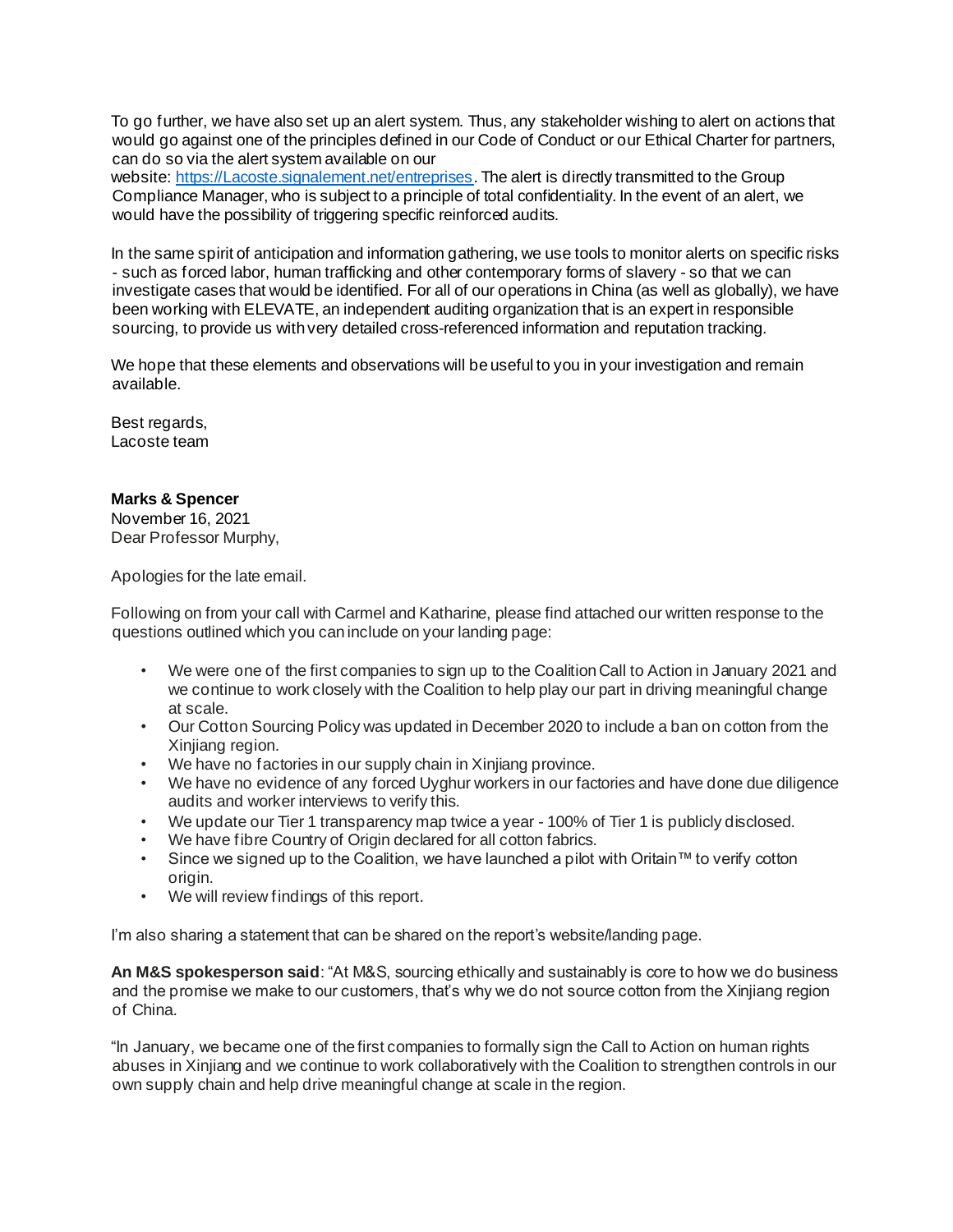"All cotton sourced for M&S products must meet the strict criteria of our Cotton Sourcing Policy and we have robust due diligence processes in place, including a pilot testing programme with Oritain™ to verify the origins of fibres within our supply chain.

"We remain committed to supporting the Coalition and others working in this space to promote the human rights of those in the Uyghur Region."

If you have any questions, please don't hesitate to get in touch.

Kind regards, Kirstin

**Kirstin Scott** (she, her, hers) External Communications Manager - Sustainability

# **Primark**

November 16, 2021

Primark Response to Sheffield Hallam Report 16/11/2021

• Primark stopped sourcing any products from the Xinjiang Uighur Autonomous Region of China (XUAR) in 2019 due to our inability to gain the necessary access to undertake audits in the region. In September 2020 we mandated to all our suppliers (whose factories make products on behalf of Primark) that they cannot produce anything for Primark using any products, materials, components, or labour originating in any way from the Region.

- Over the past year, we have been running an extensive engagement programme with all our suppliers to help reinforce our position on the importance of supply chain transparency including not sourcing from the XUAR. As part of this, we asked for suppliers' acknowledgement and compliance with our position, specifically naming a number of organisations from which they could not source. This included Huafu Fashion, one of the mills named in the letter you sent to us about your report. • You have told us that our supplier, MAS, has been linked to Huafu in the course of your work. MAS had previously confirmed to us their compliance with our stated directives concerning sourcing from the XUAR. Upon receipt of your communication we contacted MAS immediately who confirmed to us in writing they do not source any cotton for Primark goods from Huafu. Nevertheless, we will now work to validate this as part of an investigation which we have started immediately.
- Removing the risk of exposure to the Xinjiang region and improving transparency and traceability in global supply chains is highly complex but we are absolutely committed to working both ourselves, and within the wider industry towards this goal.

# **Kontoor Brands (Lee, Wrangler)**

November 16, 2021

Kontoor Brands condemns the use of forced labor and is firmly committed to preventing the use of forced labor in our global supply chain.

At Kontoor, we do not purchase cotton. We purchase finished garments through our sourcing operations and we purchase fabric to be used in our internal manufacturing.

Our relationship with our suppliers is governed by o[ur](https://nam02.safelinks.protection.outlook.com/?url=https%3A%2F%2Fd1io3yog0oux5.cloudfront.net%2Fkontoorbrands%2Ffiles%2Fpages%2Fkontoorbrands%2Fdb%2F725%2Fdescription%2FKontoor-Brands-Terms-of-Engagement-and-Global-Compliance-Principles_-_Oct_1_2021.pdf&data=04%7C01%7Cjulia.burge%40kontoorbrands.com%7C6c2aea1816114addb6fa08d9a955e26e%7C7a7c2d9979a9422293e84d200704e629%7C0%7C0%7C637727008606892986%7CUnknown%7CTWFpbGZsb3d8eyJWIjoiMC4wLjAwMDAiLCJQIjoiV2luMzIiLCJBTiI6Ik1haWwiLCJXVCI6Mn0%3D%7C3000&sdata=M7kuyurDnPF2Gb79fxlBwtRSlW5aj7LyCZVMGHXaS%2BI%3D&reserved=0) [Vendor Terms of Engagement](https://nam02.safelinks.protection.outlook.com/?url=https%3A%2F%2Fd1io3yog0oux5.cloudfront.net%2Fkontoorbrands%2Ffiles%2Fpages%2Fkontoorbrands%2Fdb%2F725%2Fdescription%2FKontoor-Brands-Terms-of-Engagement-and-Global-Compliance-Principles_-_Oct_1_2021.pdf&data=04%7C01%7Cjulia.burge%40kontoorbrands.com%7C6c2aea1816114addb6fa08d9a955e26e%7C7a7c2d9979a9422293e84d200704e629%7C0%7C0%7C637727008606892986%7CUnknown%7CTWFpbGZsb3d8eyJWIjoiMC4wLjAwMDAiLCJQIjoiV2luMzIiLCJBTiI6Ik1haWwiLCJXVCI6Mn0%3D%7C3000&sdata=M7kuyurDnPF2Gb79fxlBwtRSlW5aj7LyCZVMGHXaS%2BI%3D&reserved=0) policy and o[ur](https://nam02.safelinks.protection.outlook.com/?url=https%3A%2F%2Fd1io3yog0oux5.cloudfront.net%2Fkontoorbrands%2Ffiles%2Fpages%2Fkontoorbrands%2Fdb%2F725%2Fdescription%2FKontoor%2BBrands%2BPolicy%2Bon%2BCotton%2BFiber%2BSourcing.pdf&data=04%7C01%7Cjulia.burge%40kontoorbrands.com%7C6c2aea1816114addb6fa08d9a955e26e%7C7a7c2d9979a9422293e84d200704e629%7C0%7C0%7C637727008606902984%7CUnknown%7CTWFpbGZsb3d8eyJWIjoiMC4wLjAwMDAiLCJQIjoiV2luMzIiLCJBTiI6Ik1haWwiLCJXVCI6Mn0%3D%7C3000&sdata=qShSc0GEwFGkLT5bCFMGdrN2CRbBqa%2Bj6RP7OvjLnvo%3D&reserved=0) [Cotton Fiber Sourcing](https://nam02.safelinks.protection.outlook.com/?url=https%3A%2F%2Fd1io3yog0oux5.cloudfront.net%2Fkontoorbrands%2Ffiles%2Fpages%2Fkontoorbrands%2Fdb%2F725%2Fdescription%2FKontoor%2BBrands%2BPolicy%2Bon%2BCotton%2BFiber%2BSourcing.pdf&data=04%7C01%7Cjulia.burge%40kontoorbrands.com%7C6c2aea1816114addb6fa08d9a955e26e%7C7a7c2d9979a9422293e84d200704e629%7C0%7C0%7C637727008606902984%7CUnknown%7CTWFpbGZsb3d8eyJWIjoiMC4wLjAwMDAiLCJQIjoiV2luMzIiLCJBTiI6Ik1haWwiLCJXVCI6Mn0%3D%7C3000&sdata=qShSc0GEwFGkLT5bCFMGdrN2CRbBqa%2Bj6RP7OvjLnvo%3D&reserved=0) policy – both of which expressly prohibit the use of forced labor. O[ur](https://nam02.safelinks.protection.outlook.com/?url=https%3A%2F%2Fd1io3yog0oux5.cloudfront.net%2Fkontoorbrands%2Ffiles%2Fpages%2Fkontoorbrands%2Fdb%2F725%2Fdescription%2FKontoor%2BBrands%2BPolicy%2Bon%2BCotton%2BFiber%2BSourcing.pdf&data=04%7C01%7Cjulia.burge%40kontoorbrands.com%7C6c2aea1816114addb6fa08d9a955e26e%7C7a7c2d9979a9422293e84d200704e629%7C0%7C0%7C637727008606902984%7CUnknown%7CTWFpbGZsb3d8eyJWIjoiMC4wLjAwMDAiLCJQIjoiV2luMzIiLCJBTiI6Ik1haWwiLCJXVCI6Mn0%3D%7C3000&sdata=qShSc0GEwFGkLT5bCFMGdrN2CRbBqa%2Bj6RP7OvjLnvo%3D&reserved=0) Cotton Fiber [Sourcing](https://nam02.safelinks.protection.outlook.com/?url=https%3A%2F%2Fd1io3yog0oux5.cloudfront.net%2Fkontoorbrands%2Ffiles%2Fpages%2Fkontoorbrands%2Fdb%2F725%2Fdescription%2FKontoor%2BBrands%2BPolicy%2Bon%2BCotton%2BFiber%2BSourcing.pdf&data=04%7C01%7Cjulia.burge%40kontoorbrands.com%7C6c2aea1816114addb6fa08d9a955e26e%7C7a7c2d9979a9422293e84d200704e629%7C0%7C0%7C637727008606902984%7CUnknown%7CTWFpbGZsb3d8eyJWIjoiMC4wLjAwMDAiLCJQIjoiV2luMzIiLCJBTiI6Ik1haWwiLCJXVCI6Mn0%3D%7C3000&sdata=qShSc0GEwFGkLT5bCFMGdrN2CRbBqa%2Bj6RP7OvjLnvo%3D&reserved=0) policy requires third-party suppliers take specific actions to ensure that no forced labor is used in the harvesting or production of cotton used to make products for Kontoor.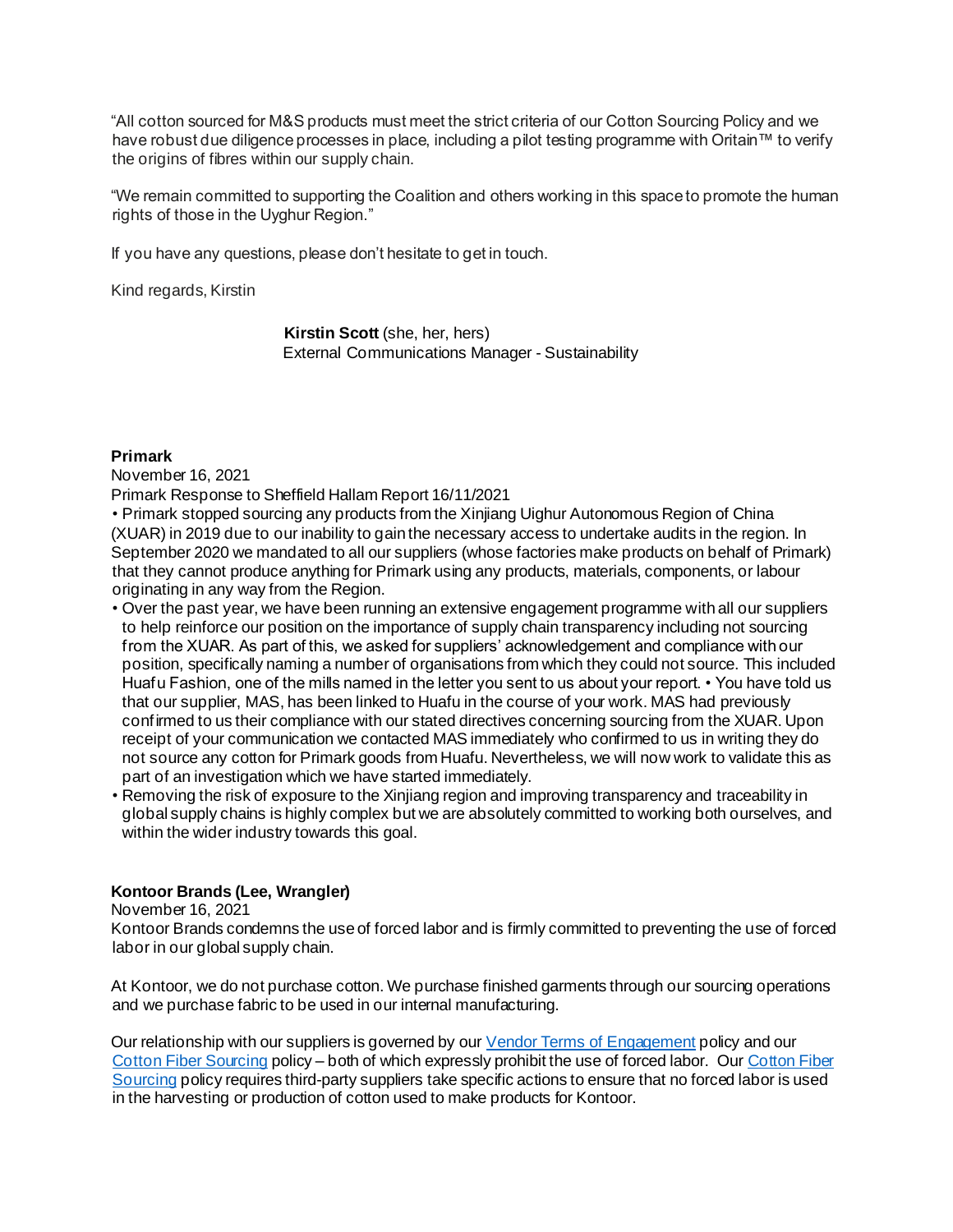As part of these policies, we also require third-party suppliers to provide the origin of the cotton being used in our products. To that end, we have implemented numerous chain-of-custody audits with our suppliers and have found no evidence that cotton harvested with forced labor is being used in our products.

Kontoor is committed to the responsible growing, harvesting and processing of cotton used in our products.

# **Lands' End**

November 17, 2021 Dear Mrs. Murphy,

Thank you for reaching out to us regarding your interest in understanding what we have done to respond to the challenges presented by the crisis in the Xinjiang Uyghur Autonomous Region. Lands' End has a long-standing Code of Conduct for our supply chain partners that restricts

forced labor, modern slavery, and human trafficking within our supply chain anywhere in the world. Our commitment to identifying and preventing forced labor in our supply chain can also be found in our Modern Slavery Policy which can be found

[at](https://www.landsend.co.uk/Corporate/co/corporate-governance.html) [https://www.landsend.co.uk/Corporate/co/corporate-governance.html.](https://www.landsend.co.uk/Corporate/co/corporate-governance.html) Lands' End additionally requires all our suppliers, foreign and domestic, to follow our Global Compliance Program. For more information on this program, please visit our webpage under "Sustainability" tab at the bottom of our homepage. Or simply click here[:](https://urldefense.proofpoint.com/v2/url?u=https-3A__www.landsend.com_sustainability&d=DwMGaQ&c=HdAUNv_EOZyljLc1cjbHCq-Eo7r1kRHoywhQbi81uaA&r=XtWMYL48yD-RDkPbI6mzOJR5wzvF3W14M69ehVeFMGE&m=E6GMxQt4QbbahAh-jBk6L_KBOmRys28sfkH1yIRK5hU&s=KxBK3J1rr3j2XDcU0qOwecpD9aC0IT8DF0i0OsxoiLY&e=) *[https://www.landsend.com/sustainability](https://urldefense.proofpoint.com/v2/url?u=https-3A__www.landsend.com_sustainability&d=DwMGaQ&c=HdAUNv_EOZyljLc1cjbHCq-Eo7r1kRHoywhQbi81uaA&r=XtWMYL48yD-RDkPbI6mzOJR5wzvF3W14M69ehVeFMGE&m=E6GMxQt4QbbahAh-jBk6L_KBOmRys28sfkH1yIRK5hU&s=KxBK3J1rr3j2XDcU0qOwecpD9aC0IT8DF0i0OsxoiLY&e=)*.

With respect to the Xinjiang issue, we have followed our policies to identify vendors for disqualification from working with us that do not share this commitment and continue to conduct audits and screen our supply chain for entities like those you have identified in your recent email. Finally, we have taken steps to expand our use of certified cotton sources, including Supima® and Better Cotton Initiative, from countries outside of China.

Lands' End is committed to conducting business with a high standard of business ethics, a regard for human rights, and in compliance with all applicable laws, and expects its vendors to demand similar standards in its entire supply chain including pre-assembly, and core and secondary facilities, whether owned or leased.

Best regards

Constanze Freienstein She/her/hers EU DIRECTORATE Managing Director, Europe

**S. Oliver**  November 18, 2021 Dear Mrs. Murphy, Dear Sheffield Hallam University's Helena Kennedy Centre for International Justice,

Thank you very much for your mail and for sending the report. Please kindly find our response to your inquiry on the usage of Xinjiang Cotton below.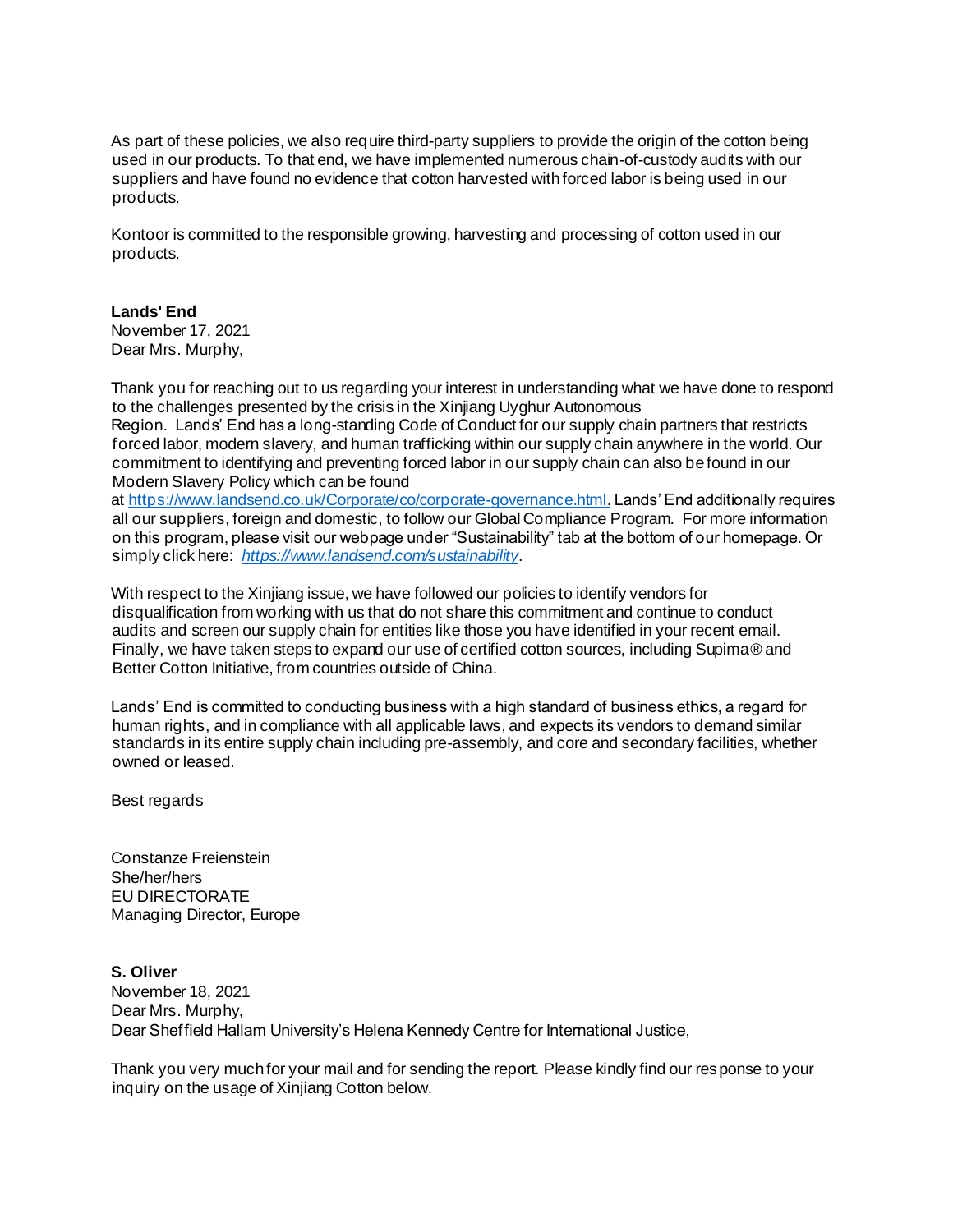Like many other fashion companies, the s.Oliver Group develops its products in Germany, but places orders for the production of its articles with suppliers from various international, especially European and Asian, markets.

We are of course aware of the responsibility that arises from this procurement process. Which is why we have for many years promoted human rights due diligence, as well as safe working and production conditions at our suppliers, with an extensive program for the implementation and monitoring of social standards.

The clear prohibition of forced labour is regulated in o[ur](https://soliver-group.com/fileadmin/pdf/verantwortung/publikationen/code-of-conduct-5-0-2019.pd) [Code of Conduct](https://soliver-group.com/fileadmin/pdf/verantwortung/publikationen/code-of-conduct-5-0-2019.pd) which is a prerequisite for commencing and/or continuing a business relationship with a supplier. Additionally, we include a detailed policy on the topic of forced labour in our supplier contract (Sustainability Fact Sheets). The observance of our Code of Conduct is enforced through our s.Oliver Group's audit team as well as independent third party auditors. Therefore, we can validate that no manufacturer of ours is situated in Xinjiang.

We are aware of the possibility for linkages to the region in the deeper supply chain and are working together with our suppliers to assure that both no production steps are being made in Xinjiang as well as no cotton is sourced from the region.

Additional to auditing suppliers and manufacturers, we are increasingly sourcing cotton from more sustainable sources to further minimise the risk of sourcing cotton from forced labour. Apart from sourcing cotton under the "Cotton made in Africa" model, we are also a member of the Better Cotton Initiative (BCI) and source cotton under the Organic Content Standard (OCS). In 2020, more than 70% of our cotton came from more sustainable sources. We are working towards reaching 100% in 2022.

In an effort to further reduce the risk, we have shifted our supply chain in the past year and will remain to further do so. In this regard, we have stopped the direct business relationship with Jiangsu Lianfa Textile and our indirect business relationship with Weiqiao Textiles, as they are a subsidiary dying mill of a former core fabric supplier, Weiqiao, as well as Winnitex, a subsidiary of Texhong. For our business relationship with the manufacturer Masterindo Jaya Abadi, we purchased one style through the BCI model in the past year.

Having said that, we are taking your research results very seriously and will take this as a starting point for further investigation into our supply chains as well as acting together with our suppliers.

Yours Sincerely, **Julia Kümmel** Junior Consultant PR Corporate Communicatons / Fashion & Brand PR

#### **ASDA**

Though ASDA was not named in the report, they volunteered to submit a response to the report. November 18, 2021 Dear Professor Murphy,

Thank you for the opportunity to respond to your detailed investigation and report *Laundering Cotton - How Xinjiang cotton is obscured in international supply chains*, and the associated questions for companies. At Asda, we appreciate this issue being explored and highlighted where a complex and challenging topic for any supply chains.

Following our separation this year from Walmart, Asda has responded to allegations of Forced Labour in the Xinjiang Uyghur Autonomous Region XUAR through: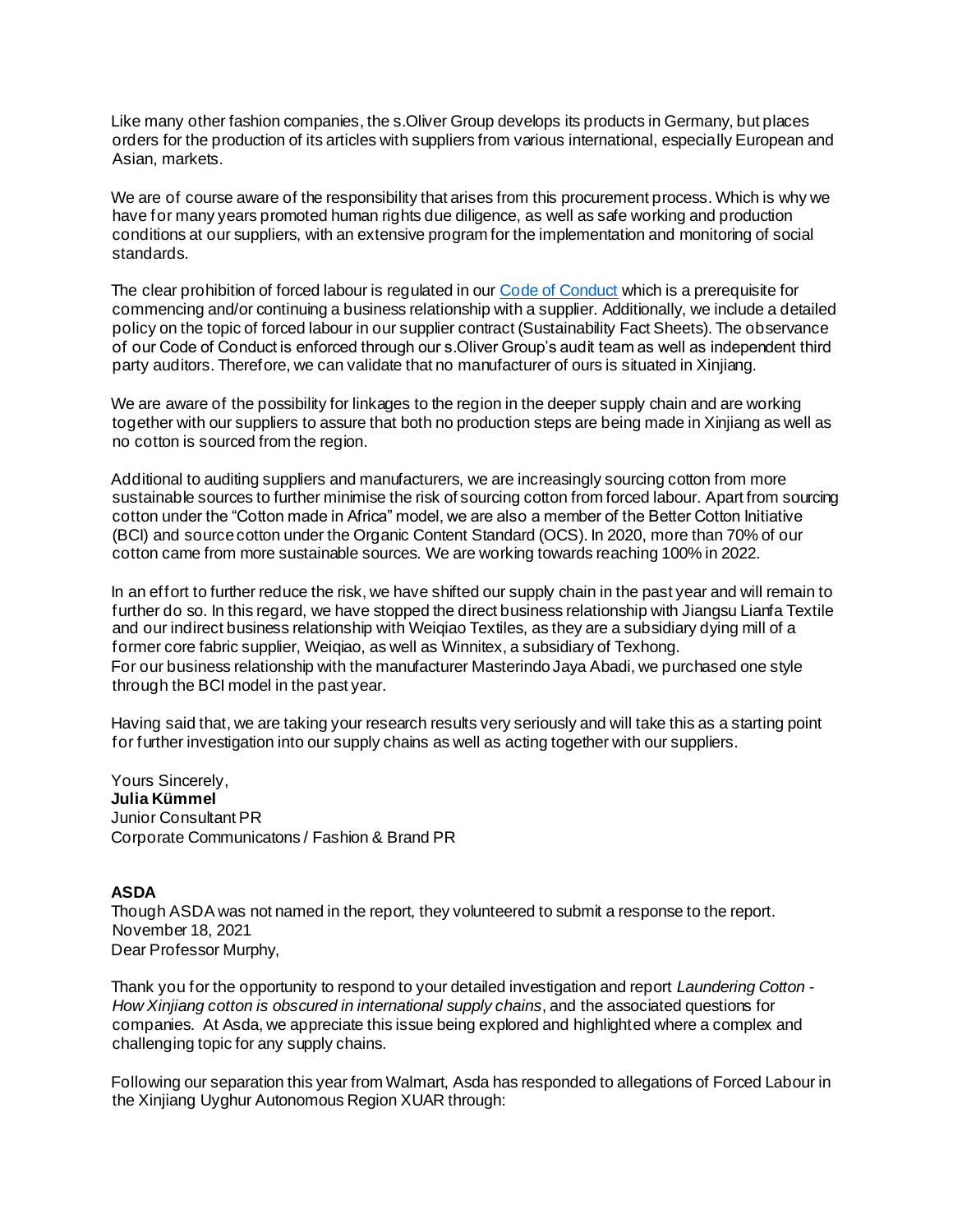- Undertaking a review of our first-tier supply chain, which confirms we have no manufacturing facilities in Xiniiang province.
- Requiring all suppliers to comply with o[ur](https://asdasupplier.com/responsible-sourcing-supplier-standards) [Standards for Suppliers.](https://asdasupplier.com/responsible-sourcing-supplier-standards) Our Standards requires suppliers to uphold and champion our Standards throughout their own supply chains, including specific standards to exclude all involuntary labour and to champion Human Rights.
- Publishing our G[e](https://direct.asda.com/on/demandware.static/-/Library-Sites-ASDAShared/default/v4fd87320d2e43007be720db54c2a76656657b46d/sourcebygeorge-DEP/documents/FactoryList-Tier1-v2.pdf?version=1,579,647,913,000?cm_sp=Desktop-_-georgeforgood-_-George-_-factorylisttier1-_-200323link01sustainable)orge  $1<sup>st</sup>$  $1<sup>st</sup>$  $1<sup>st</sup>$  $1<sup>st</sup>$  an[d](https://direct.asda.com/on/demandware.static/-/Library-Sites-ASDAShared/default/v4fd87320d2e43007be720db54c2a76656657b46d/sourcebygeorge-DEP/documents/FactoryList-Tier2-v2.pdf?version=1,579,647,913,000?cm_sp=Desktop-_-georgeforgood-_-George-_-factorylisttier2-_-200323link01sustainable)  $2<sup>nd</sup>$  $2<sup>nd</sup>$  $2<sup>nd</sup>$  $2<sup>nd</sup>$  [tier](https://direct.asda.com/on/demandware.static/-/Library-Sites-ASDAShared/default/v4fd87320d2e43007be720db54c2a76656657b46d/sourcebygeorge-DEP/documents/FactoryList-Tier2-v2.pdf?version=1,579,647,913,000?cm_sp=Desktop-_-georgeforgood-_-George-_-factorylisttier2-_-200323link01sustainable) suppliers via our George website.
- Communicating our policy regarding the prohibition of Forced Labour directly with our suppliers, requiring them to undertake specific actions, including checking their own supply chains and communicating with us regarding any products potentially originating from the Xinjiang region to collaboratively work on removing any sourcing from the region.
- A commitment within our late[st](https://corporate.asda.com/article/modern-slavery-statement) [Modern Slavery statement](https://corporate.asda.com/article/modern-slavery-statement) to explore the opportunity for improved due diligence for high-risk product sourcing to establish and validate traceability and provenance via scientific forensic testing.

Regards Anna Smith Senior Manager Responsible Sourcing & Modern Slavery SME Legal and Compliance

December 14, 2021

following a request for more information after HKC researchers identified four companies on George designated supplier list named in report.

Hi Laura,

In terms of explaining Asda connections with any of the suppliers on the list of manufacturers sourcing from China, earlier this year following the Australian Strategic Policy Institutes report (Uyghurs for sale) as a business we took steps to move our sourcing away from three factories.

Following this, Asda has continued with our efforts to commence additional due diligence via the forensic testing of products as part of our Modern Slavery commitment. We hope that the outputs of this testing will better enable us to identify where there may remain issues more precisely, and enable us to engage with our suppliers more directly to determine the most appropriate way to address any concerns identified. Our primary goal will be to work with our direct suppliers in the supply chains, with what is best for workers in mind.

Again, we respond to all allegations of forced labour in the XUAR or otherwise, and in terms of identifying the precise source of our cotton/cotton products our Cotton policy requires that our suppliers have traceability of their cotton production to country of origin and ginner level, and all cotton products must include sustainable cotton from one of the following schemes:

- $\circ$  Better Cotton Initiative (BCI), any cotton sourced as BCI must be tracked via the BCI platform.
- o Fairtrade Cotton
- $\circ$  Organic cotton documentation is required in line with the Global Organic Textile Standard (GOTS) or the Organic Content Standard (OCS)
- o Cotton Made in Africa
- o Other sustainable cotton schemes will be considered upon request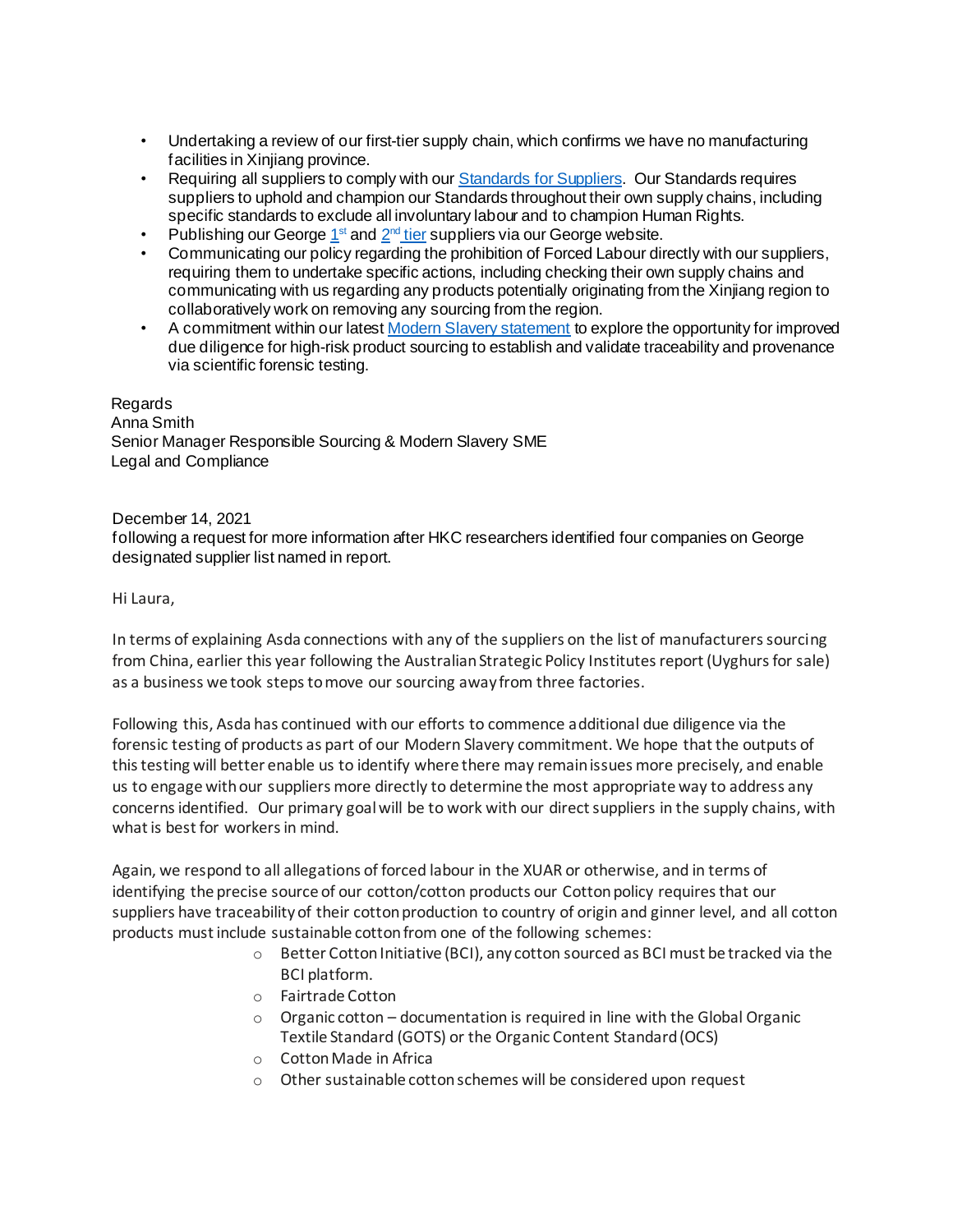Hope this helps and I'd be happy to put in a call with you to discuss further if that would be of interest?

Regards **Anna Smith Senior Manager Responsible Sourcing & Modern Slavery SME** Legal and Compliance

# **Fast Retailing (Uniqlo, Theory)**

November 24, 2021 Dear Professor Murphy,

Thank you for your recent email and interest in Fast Retailing, the parent company of UNIQLO and Theory, both mentioned in your report. We previously published a statement on the situation in Xinjiang, still publicly available a[t:](http://www.fastretailing.com/eng/sustainability/news/2008171600.html) [www.fastretailing.com/eng/sustainability/news/2008171600.html.](http://www.fastretailing.com/eng/sustainability/news/2008171600.html) We would like to re-confirm that Fast Retailing has no partner factories in the Xinjiang region. To help promote transparency in our industry, we publish and maintain a list of the group's garment factories and fabric mills. These are available a[t:](http://www.fastretailing.com/eng/sustainability/labor/list.html) [www.fastretailing.com/eng/sustainability/labor/list.html.](http://www.fastretailing.com/eng/sustainability/labor/list.html)

In addition, we are working to ensure an even higher level of traceability, right through to the raw materials stage of our supply chain. This includes plans to further strengthen the objectivity of our processes, through third-party inspections and certification frameworks.

Best regards,

Yukihiro Nitta Group Executive Officer, Sustainability Fast Retailing Co., Ltd.

[Note: Fast Retailing's designated suppliers list mentioned in the company's response includes numerous companies named in the report. Luthai is listed among the company's core fabric mills.]

**Tesco**  November 24, 2021 Dear Professor Murphy,

Thank you for your email and report.

In line wit[h](https://www.gov.uk/government/news/uk-government-announces-business-measures-over-xinjiang-human-rights-abuses) [UK](https://www.gov.uk/government/news/uk-government-announces-business-measures-over-xinjiang-human-rights-abuses) [Government](https://www.gov.uk/government/news/uk-government-announces-business-measures-over-xinjiang-human-rights-abuses) [guidance,](https://www.gov.uk/government/news/uk-government-announces-business-measures-over-xinjiang-human-rights-abuses) Tesco will not accept any cotton or other goods grown or manufactured in the Xinjiang (China) province.

We have spoken to all suppliers on this issue emphasising the seriousness we place on ensuring these rules are adhered to. Our team of Technical Managers have been monitoring compliance of this for a number of seasons. We welcome any further information from your research which suggests our policy is not being followed, and we would of course investigate thoroughly where appropriate.

We work with a number of sustainable cotton initiatives which enable us to trace the provenance of the cotton commodity in our goods. Please see further explanation of this below:

• Hirdaramani International- All of the cotton used by Hirdaramani for Tesco clothing is organic or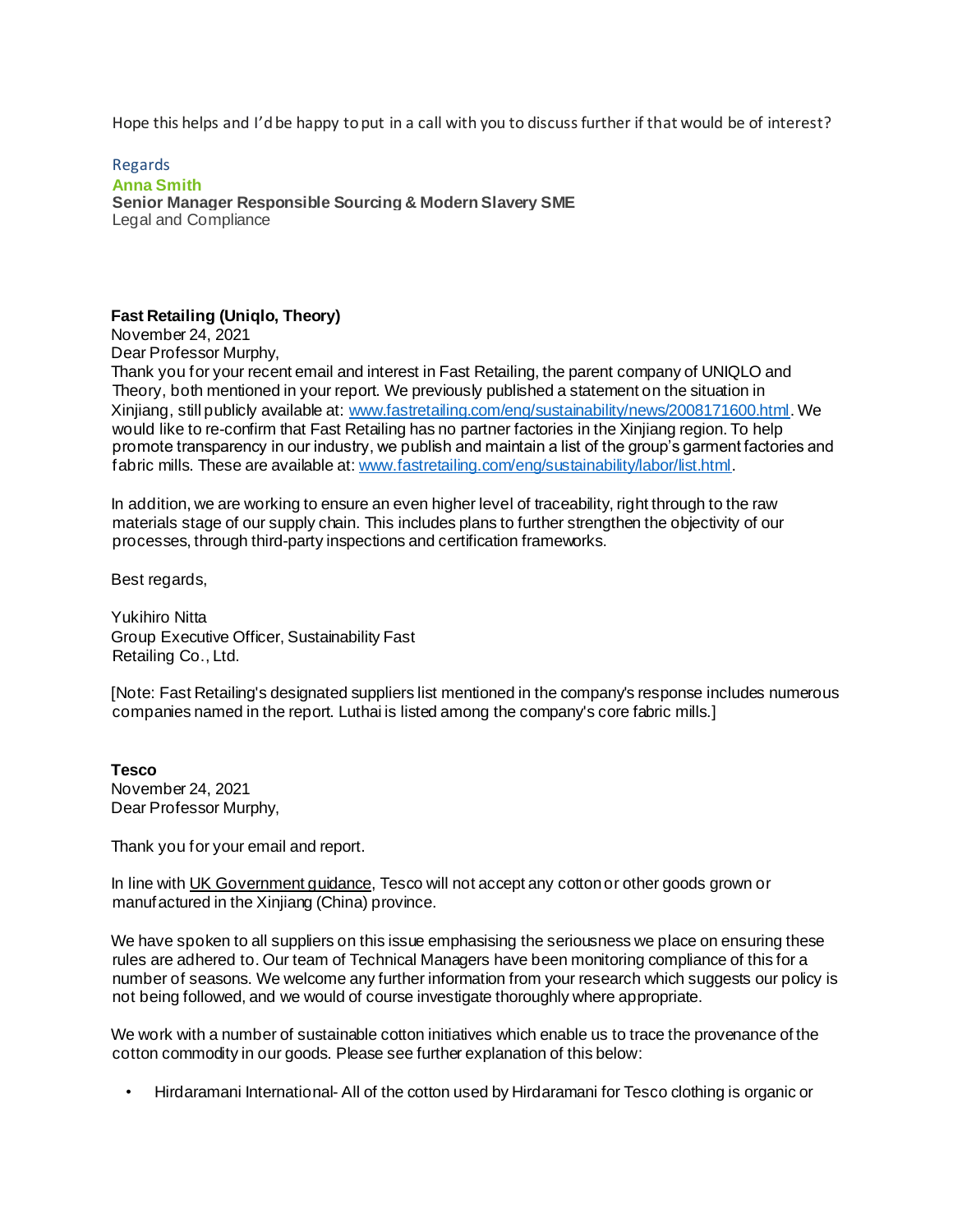Better Cotton Initiative (BCI). Both sets of cotton hav[e](https://global-standard.org/) [Global](https://global-standard.org/) [Organic](https://global-standard.org/) [Textile](https://global-standard.org/) [Standard](https://global-standard.org/) [\(GOTS\)](https://global-standard.org/) [ce](https://global-standard.org/)rtificates [or](https://bettercotton.org/) [Better](https://bettercotton.org/) [Cotton](https://bettercotton.org/) [Claim](https://bettercotton.org/) [Unit](https://bettercotton.org/) [\(BCCU\)](https://bettercotton.org/) tracker IDs for our orders, helping us monitor traceability compliance.

• Intermediary Manufacturers- We work with a significant number of sustainable cotton initiatives includin[g,](https://bettercotton.org/) [Better](https://bettercotton.org/) [Cotton](https://bettercotton.org/) [Initiative](https://bettercotton.org/)[,](https://global-standard.org/) [Global](https://global-standard.org/) [Organic](https://global-standard.org/) [Textile](https://global-standard.org/) [Standard](https://global-standard.org/)[,](https://textileexchange.org/standards/recycled-claim-standard-global-recycled-standard/) [Global](https://textileexchange.org/standards/recycled-claim-standard-global-recycled-standard/) [Recycled](https://textileexchange.org/standards/recycled-claim-standard-global-recycled-standard/) [Standard](https://textileexchange.org/standards/recycled-claim-standard-global-recycled-standard/)[,](https://www.goodearthcotton.com/) [Good](https://www.goodearthcotton.com/) [Earth](https://www.goodearthcotton.com/) [Cotton](https://www.goodearthcotton.com/) an[d](https://trustuscotton.org/) [US](https://trustuscotton.org/) [Cotton](https://trustuscotton.org/) [Trust](https://trustuscotton.org/) [Protocol,](https://trustuscotton.org/) to help ensure our cotton is traceable.

Further information on our approach:

We've published a list of our clothing suppliers which can be foun[d](https://www.tescoplc.com/media/474607/ff-factories-2018-final.pdf) [here.](https://www.tescoplc.com/media/474607/ff-factories-2018-final.pdf)

In 2017, we signed the "Sustainable Cotton Communique", recently renamed th[e](https://textileexchange.org/2025-sustainable-cotton-challenge/) [2025](https://textileexchange.org/2025-sustainable-cotton-challenge/) [Sustainable](https://textileexchange.org/2025-sustainable-cotton-challenge/) [Cotton](https://textileexchange.org/2025-sustainable-cotton-challenge/) [Challenge,](https://textileexchange.org/2025-sustainable-cotton-challenge/) to source 100% more sustainable cotton by 2025. You can find out more about our cotton strategy and goals on o[ur](https://www.tescoplc.com/sustainability/taking-action/environment/ff-sustainable-fabrics/) [website.](https://www.tescoplc.com/sustainability/taking-action/environment/ff-sustainable-fabrics/)

Kind regards,

Johanna Wilson Responsible Sourcing Standards and Audit Manager PRC/ Responsible Sourcing

December 7, 2021 Dear Professor Murphy,

Thank you for your email. I would like to clarify the correct 2021 supplier list can be found [here.](https://www.tescoplc.com/media/757641/apparel-factories-supplying-tesco-ff-may-2021.pdf) Tesco no longertrades with any suppliers named"Luthai/ Luthai", but thank you for the insight shared.

Our teams will continue to work closely with the five sustainable cottoninitiativesin the way I outlined in my previous response, to ensure no Xinjiang cotton finds its way into our business. We are also continuing to work with external partners to ensure we have strong strategy, testing and internal procedures in place.

Kind regards,

Johanna Wilson Responsible Sourcing Standards and Audit Manager PRC/Responsible Sourcing

**Everlane** November 24, 2021

Dear Professor Murphy,

Thank you for reaching out and bringing our attention to your research. At Everlane, we recognize that this matter is one of the most urgent facing our industry, and that swift, transformative action is needed to make meaningful change in our industry and beyond. We are taking this matter seriously and value the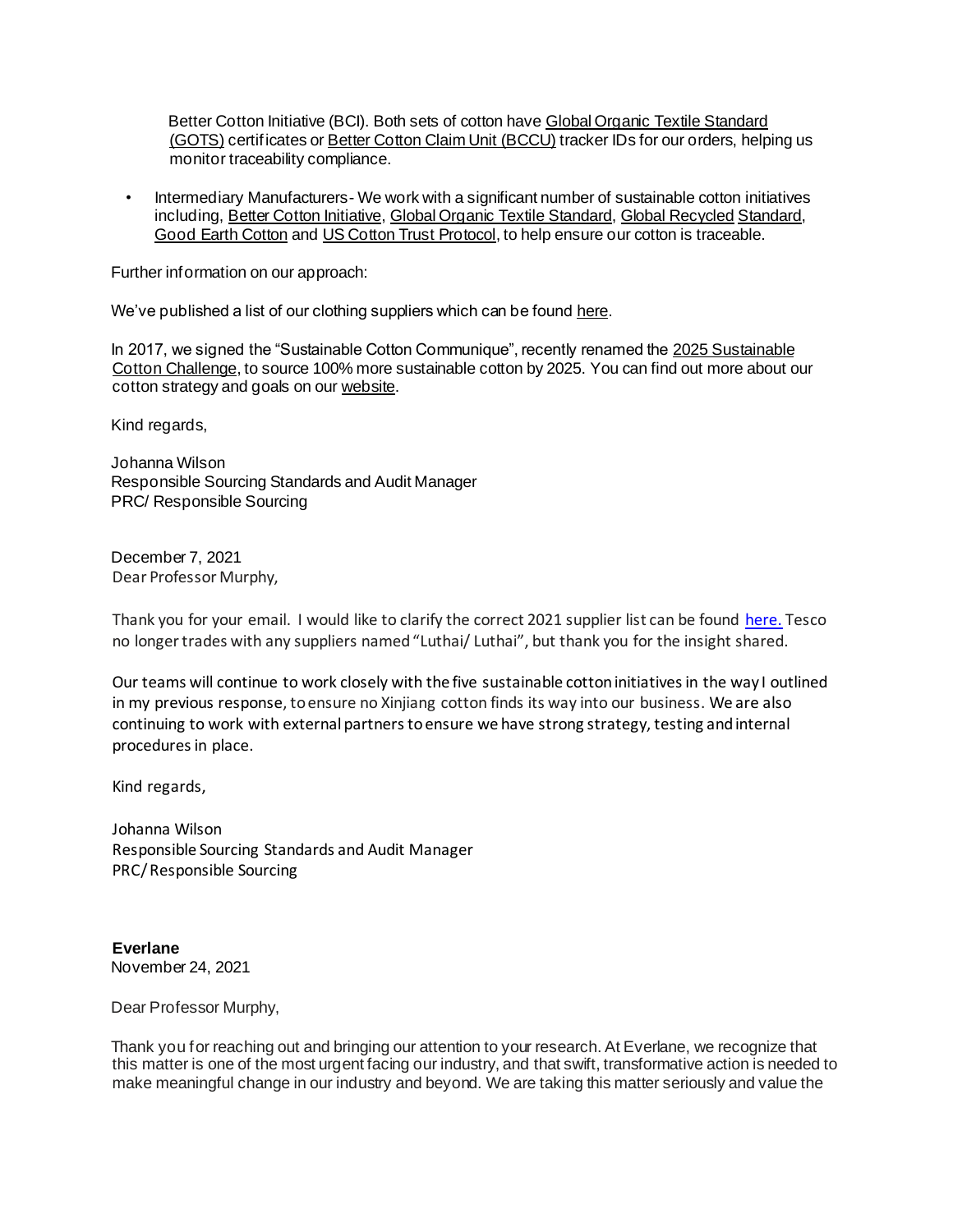importance of transparency and traceability to ensure human rights are upheld for the people in our value chain.

At this time, our analysis and records indicate that none of our raw materials, yarns, and fabrics produced in the manufacturing units called out in your report (and otherwise) originate from the XUAR.

As a brand that places high value on supply chain transparency, we routinely take measures to understand, trace, and document the suppliers and materials that may enter our supply chain. As it relates to our cotton sourcing, we have engaged in an extensive, ongoing analysis of our supply chain to ensure to the best of our ability that we do not use cotton or labor from the Xinjiang Uyghur Autonomous Region, leveraging our 'No Conflict Materials or Labor Agreement' as well as third-party certifications, such as GOTS, for our organic cotton sources.

First, as a matter of integrity and quality control, Everlane nominates approximately 85% of its fabrics, melange yarns and colors, and material suppliers that we work with. When materials are proposed by our manufacturing partners or agents, we request and collect relevant traceability documentation to help verify that the materials meet our criteria for, among other details, our commitments to human rights and non-conflict cotton.

Additionally, in direct response to the Xinjiang cotton and labor risks, we have taken added measures to try to ensure that our cotton fiber supply chain does not include materials with connections to the XUAR.

- We have revised our 'No Conflict Materials or Labor Agreement,' adding the Xinjiang region to our restricted sourcing list. The 'No Conflict Materials or Labor Agreement' clearly states that we do not source cotton raw materials or finished goods originating from the Xinjiang region (as well as other regions known for human rights violations). Our factory partners, including those named in your report, have executed and agreed to the contents in our 'No Conflict Materials or Labor Agreement.'
- Following the details published in your report, we conducted an additional comprehensive review of our supply chain to reconfirm the origin of our cotton materials sourced from the factories and mills implicated in your report. Our review has shown that, of the listed suppliers of concern mentioned in your report, one (Huafu) has been an upstream yarn supplier in our network specifically, we have sourced yarns from Huafu's Vietnam division, and have confirmed that the cotton country of origin is outside of China, and attributes to less than 1% of our business. In light of your research, we have made the decision to immediately stop sourcing from Huafu's Vietnam division and have made our suppliers aware of this change.

We recognize that the nature of this work is ongoing, and we are committed to continuing to mitigate the risks associated with XUAR cotton and production in our supply chain. We will continue to conduct ongoing analyses to uphold the standards set forth in ou[r Vendor Code of Conduct](https://www.everlane.com/vendor-code) and 'No Conflict Materials or Labor Agreement' (attached) to ensure fair labor practices and human rights are upheld in the sourcing and creation of our product.

We respect the work that you and others are doing to shed light on the complexity of this situation and move the industry forward. We thank you for the opportunity to respond to your research, and would welcome the opportunity to work with you on any future analysis.

Thank you,

Katina

November 29, 2021